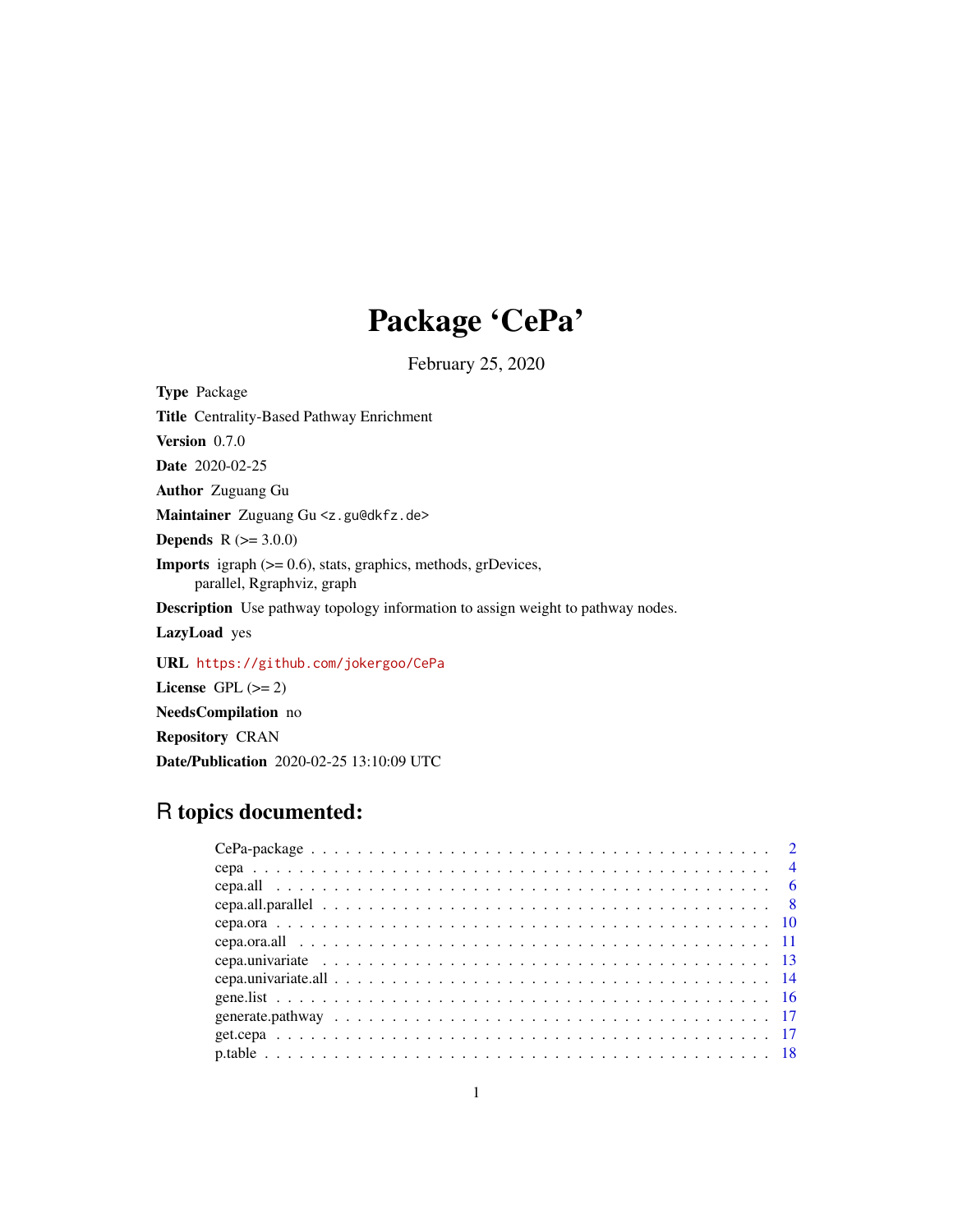<span id="page-1-0"></span>

| Index |                                       |  |  |  |  |  |  |  |  |  |  |  |  |  |  | 40 |
|-------|---------------------------------------|--|--|--|--|--|--|--|--|--|--|--|--|--|--|----|
|       |                                       |  |  |  |  |  |  |  |  |  |  |  |  |  |  |    |
|       |                                       |  |  |  |  |  |  |  |  |  |  |  |  |  |  |    |
|       |                                       |  |  |  |  |  |  |  |  |  |  |  |  |  |  |    |
|       |                                       |  |  |  |  |  |  |  |  |  |  |  |  |  |  |    |
|       |                                       |  |  |  |  |  |  |  |  |  |  |  |  |  |  |    |
|       |                                       |  |  |  |  |  |  |  |  |  |  |  |  |  |  |    |
|       |                                       |  |  |  |  |  |  |  |  |  |  |  |  |  |  |    |
|       |                                       |  |  |  |  |  |  |  |  |  |  |  |  |  |  |    |
|       |                                       |  |  |  |  |  |  |  |  |  |  |  |  |  |  |    |
|       |                                       |  |  |  |  |  |  |  |  |  |  |  |  |  |  |    |
|       |                                       |  |  |  |  |  |  |  |  |  |  |  |  |  |  |    |
|       |                                       |  |  |  |  |  |  |  |  |  |  |  |  |  |  |    |
|       |                                       |  |  |  |  |  |  |  |  |  |  |  |  |  |  |    |
|       | $plot.pathway.catalogue           25$ |  |  |  |  |  |  |  |  |  |  |  |  |  |  |    |
|       |                                       |  |  |  |  |  |  |  |  |  |  |  |  |  |  |    |
|       |                                       |  |  |  |  |  |  |  |  |  |  |  |  |  |  |    |
|       |                                       |  |  |  |  |  |  |  |  |  |  |  |  |  |  |    |
|       |                                       |  |  |  |  |  |  |  |  |  |  |  |  |  |  |    |

CePa-package *Centrality-based pathway enrichment*

#### **Description**

Centrality-based pathway enrichment

## Details

Gene set enrichment analysis is broadly used in microarray data analysis aimed to find which biological functions are affected by a group of related genes behind the massive information. A lot of methods have been developed under the framework of over-represented analysis (ORA) such as GOstats and GSEABase. For a specific form of gene sets, biological pathways are collections of correlated genes/proteins, RNAs and compounds that work together to regulate specific biological processes. Instead of just being a list of genes, a pathway contains the most important information that is how the member genes interact with each other. Thus network structure information is necessary for the intepretation of the importance of the pathways.

In this package, the original pathway enrichment method (ORA) is extended by introducing network centralities as the weight of nodes which have been mapped from differentially expressed genes in pathways. There are two advantages compared to former work. First, for the diversity of genes' characters and the difficulties of covering the importance of genes from all aspects, we do not design a fixed measurement for each gene but set it as an optional parameter in the model. Researchers can select from candidate choices where different measurement reflects different aspect of the importance of genes. In our model, network centralities are used to measure the importance of genes in pathways. Different centrality measurements assign the importance to nodes from different aspects. For example, degree centrality measures the amount of neighbours that a node directly connects to,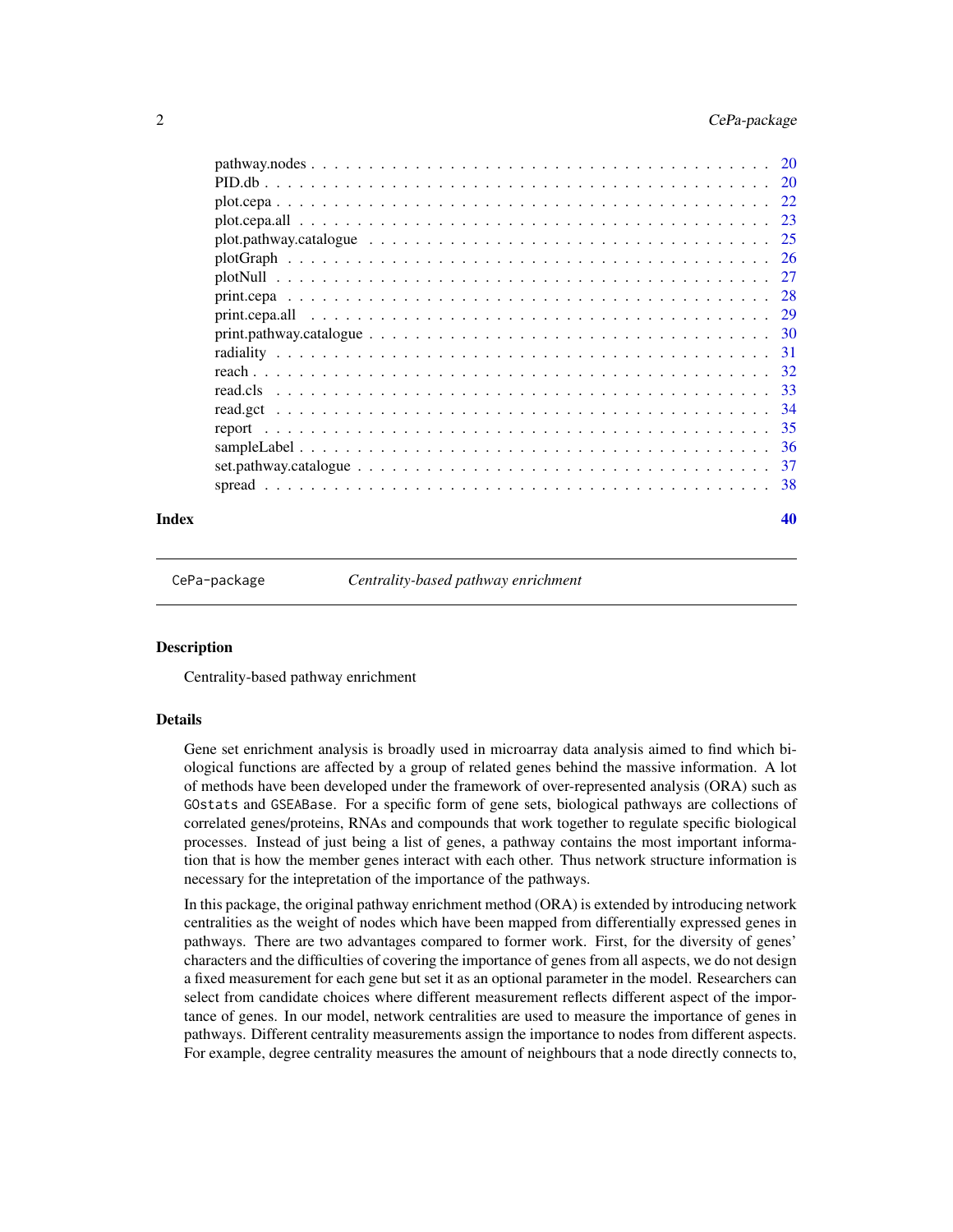## <span id="page-2-0"></span>CePa-package 3

and betweenness centrality measures how many information streams must pass through a certain node. Generally speaking, nodes having large centrality values are central nodes in the network. It's observed that nodes represented as metabolites, proteins or genes with high centralities are essential to keep the steady state of biological networks. Moreover, different centrality measurements may relate to different biological functions. The selection of centralities for researchers depends on what kind of genes they think important. Second, we use nodes as the basic units of pathways instead of genes. We observe that nodes in the pathways include different types of molecules, such as single gene, complex and protein families. Assuming a complex or family contains ten differentially expressed member genes, in traditional ORA, these ten genes behave as the same position as other genes represented as single nodes, and thus they have effect of ten. It is not proper because these ten genes stay in a same node in the pathway and make functions with the effect of one node. Also, a same gene may locate in different complexes in a pathway and if taking the gene with effect of one, it would greatly decrease the importance of the gene. Therefore a mapping procedure from genes to pathway nodes is applied in our model. What's more, the nodes in pathways also include none-gene nodes such as microRNAs and compounds. These nodes also contribute to the topology of the pathway. So, when analyzing pathways, all types of nodes are retained.

The core function of the package is cepa. all. There is also a parallel version cepa. all.parallel. User can refer to the vignette to find how to use it (vignette("CePa")).

#### Author(s)

Zuguang Gu <z.gu@dkfz.de>

#### References

Gu Z, Liu J, Cao K, Zhang J, Wang J. Centrality-based pathway enrichment: a systematic approach for finding significant pathways dominated by key genes. BMC Syst Biol. 2012 Jun 6;6(1):56.

#### Examples

## Not run:

```
# load the pathway database
data(PID.db)
# if you only have a differential gene list or other genes of interest
# in form of a list, you can apply the centrality-extended ORA method
res = cepa.all(dif = dif, bk = bk, pc = PID.db$NCI)# in the above code, dif is your differential gene list, bk is your background
# gene list which always be whole set of genes on a certain microarray. If you
# do not have a background gene list, do not set it and the function would use
# the whole human genome genes as default. pc is the pathway catalogue which in
# this example is the NCI catalogue gathered from PID database.
# after about 20 min, you can obtain a detailed report of the analysis
report(res)
# if you have a complete gene expression data, you can apply the centrality-extended
# GSA methods
res = cepa.al1(mat = mat, label = label, pc = PID.db$NCI)
```
# mat is your expression value matrix, label is the design of the microarray experiment.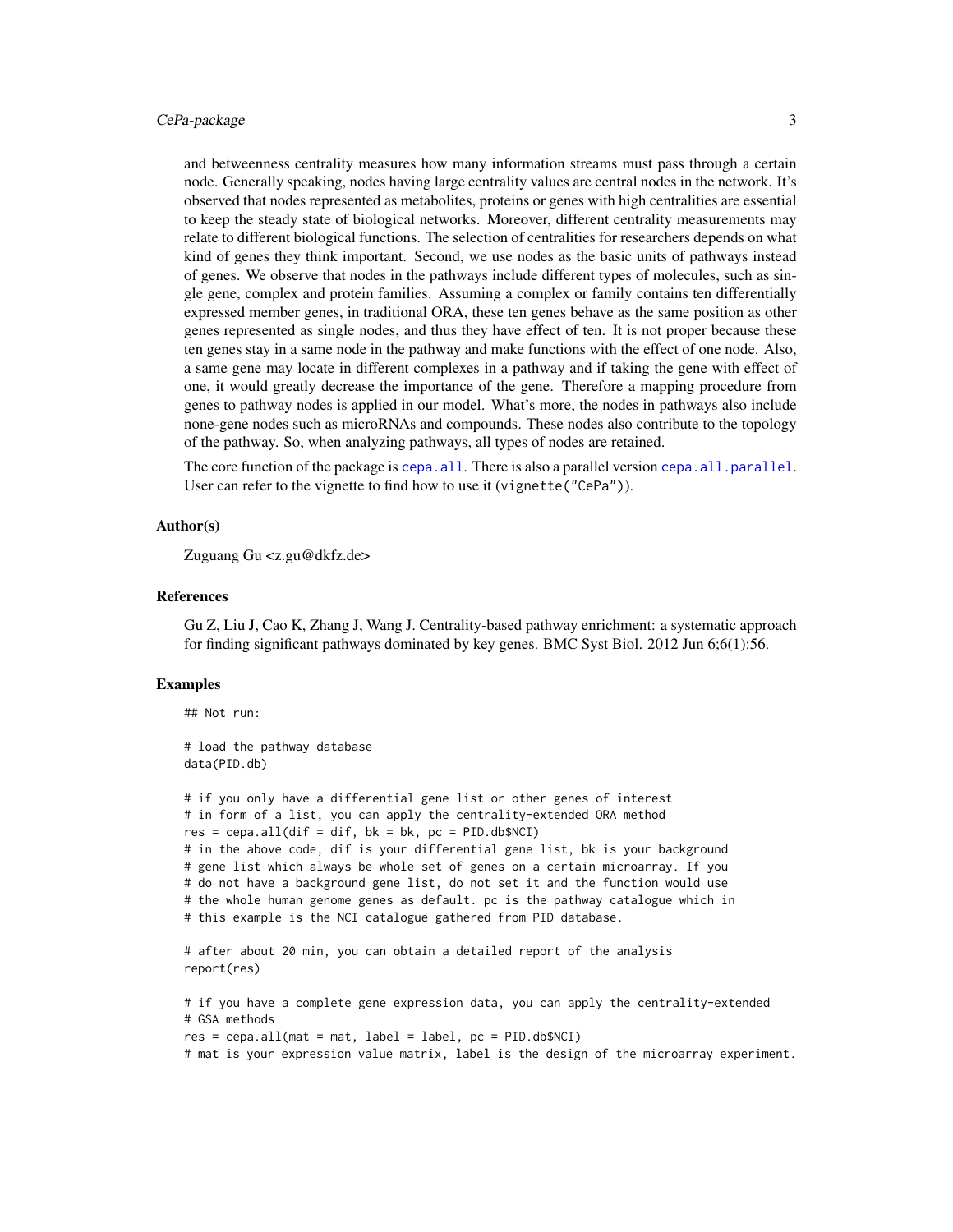<span id="page-3-0"></span># By default, we use absolute value of t-value as the statistic for each gene and # use the mean value of genes' statistics as the pathway statistic.

```
# after about 50 min, you can obtain a detailed report of the analysis
report(res)
```
## End(Not run)

<span id="page-3-1"></span>cepa *Apply CePa algorithm on a single pathway*

## Description

Apply CePa algorithm on a single pathway

#### Usage

```
cepa(dif = NULL, bk = NULL, mat = NULL, label = NULL, pc, pathway = NULL,
    id = NULL, cen = "equal.weight",
    cen.name = if(is.function(cen)) deparse(substitute(cen))
   else if(mode(cen) == "name") deparse(cen) else cen,
   nlevel = "tvalue_abs", plevel = "mean", iter = 1000)
```
## Arguments

| dif      | differential gene list                                                                                                                                                         |
|----------|--------------------------------------------------------------------------------------------------------------------------------------------------------------------------------|
| bk       | background gene list. If background gene list are not specified, use whole human<br>genes                                                                                      |
| mat      | expression matrix in which rows are genes and columns are samples                                                                                                              |
| label    | a sample Label object identify the design of the microarray experiment                                                                                                         |
| рc       | a pathway. catalogue object storing information of pathways                                                                                                                    |
| pathway  | an igraphtest object or edge list                                                                                                                                              |
| id       | identify which pathway should be analysis in the pathway catalogue                                                                                                             |
| cen      | centrality measuments, it can ce a string, or function has been quote                                                                                                          |
| cen.name | centrality measurement names. This argument should be set if the cen is a func-<br>tion.                                                                                       |
| nlevel   | node level transformation, should be one of "tvalue", "tvalue_sq", "tvalue_abs".<br>Also self-defined functions are allowed, see cepa. univariate for detail.                  |
| plevel   | pathway level transformation, should be one of "max", "min", "median", "sum",<br>"mean", "rank". Also, self-defined functions are allowed, see cepa. univariate<br>for detail. |
| iter     | number of simulations                                                                                                                                                          |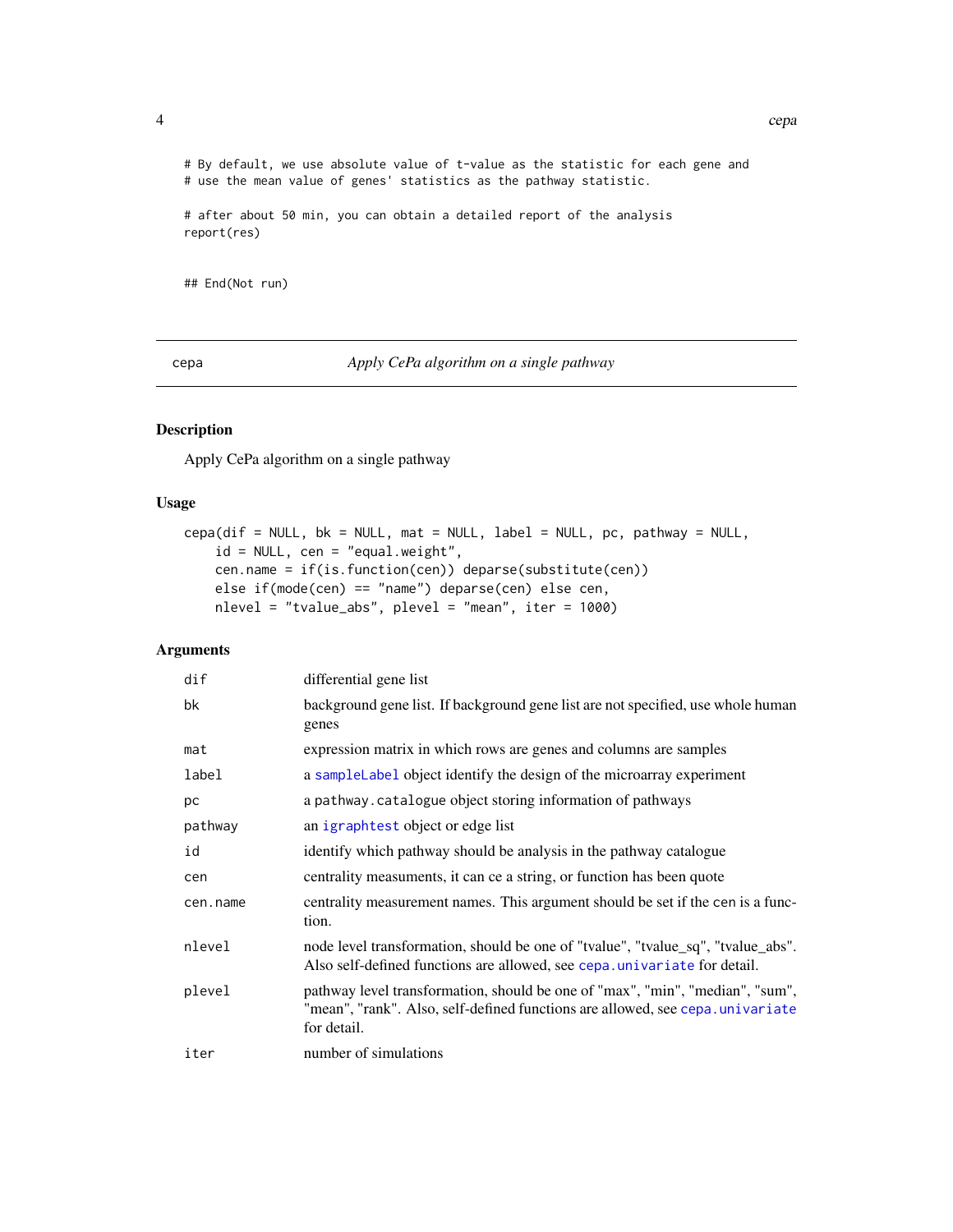<span id="page-4-0"></span>cepa 5

## Details

The function is a wrapper of [cepa.ora](#page-9-1) and [cepa.univariate](#page-12-1). Selection of which function depends on the arguments specified.

If dif, bk, pc, pathway, id, cen, cen.name and iter are specified, the arguments are passed to [cepa.ora](#page-9-1). The centrality-extension of over-representation analysis (ORA) will be applied on the list of differential genes.

If mat, label, pc, pathway, id, cen, cen.name, nlevel, plevel and iter are specified, the arguments are passed to [cepa.univariate](#page-12-1). The centrality-extension of gene-set analysis (GSA) will be applied on the whole gene expressions.

This function is always called by [cepa.all](#page-5-1). But you can still use it if you want to analysis a single pathway under a specific centrality.

## Value

A [cepa](#page-3-1) class object

## Author(s)

Zuguang Gu <z.gu@dkfz.de>

## See Also

[cepa.all](#page-5-1)

## Examples

```
## Not run:
data(PID.db)
# ORA extension
data(gene.list)
# will spend about 20 min
res.ora = cepa(dif = gene.list$dif, bk = gene.list$bk, pc = PID.db$NCI, id = 2)
# GSA extension
# P53_symbol.gct and P53_cls can be downloaded from
# http://mcube.nju.edu.cn/jwang/lab/soft/cepa/
eset = read.gct("P53_symbol.gct")
label = read.cls("P53.cls", treatment="MUT", control="WT")
# will take about 45 min
res.gsa = cepa(mat = eset, label = label, pc = PID.db$NCI, id = 2)
## End(Not run)
```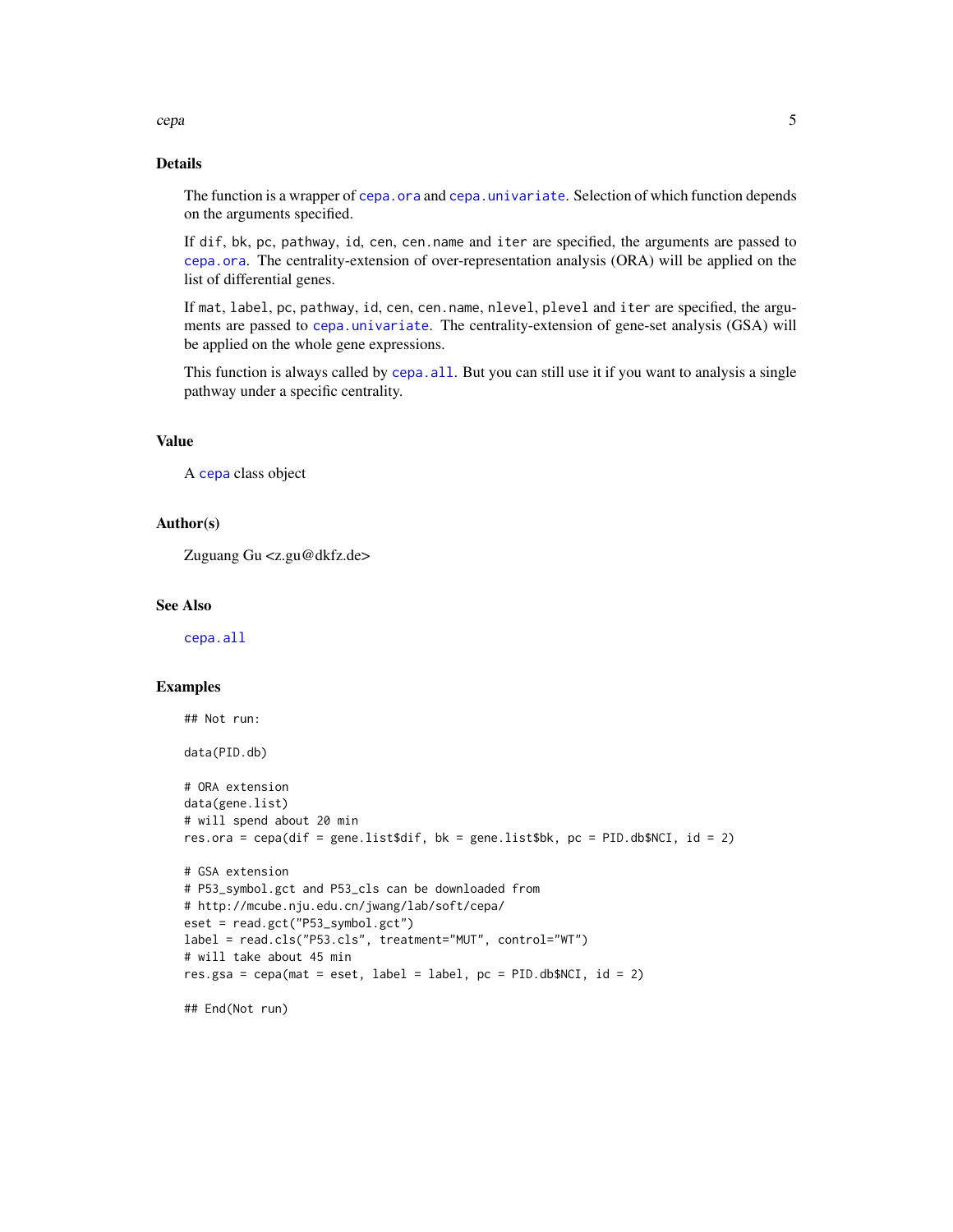#### Description

Apply CePa algorithm on a list of pathways under multiple centralities

#### Usage

```
cepa.all(dif = NULL, bk = NULL, mat = NULL, label = NULL, pc, cen = default.centralities,
   cen.name = sapply(cen, function(x) ifelse(mode(x) == "name", deparse(x), x)),
    nlevel = "tvalue_abs", plevel = "mean", iter = 1000)
```
## Arguments

| dif      | differential gene list                                                                                                                                                            |
|----------|-----------------------------------------------------------------------------------------------------------------------------------------------------------------------------------|
| bk       | background gene list. If background gene list are not specified, use whole human<br>genes                                                                                         |
| mat      | expression matrix in which rows are genes and columns are samples                                                                                                                 |
| label    | a sample Label object identify the design of the microarray experiment                                                                                                            |
| рc       | a pathway. catalogue object storing information of pathways                                                                                                                       |
| cen      | centrality measuments, it can ce a string, or a function                                                                                                                          |
| cen.name | centrality measurement names. By default it is parsed from cen argument                                                                                                           |
| nlevel   | node level transformation, should be one of "tvalue", "tvalue_sq", "tvalue_abs".<br>Also self-defined functions are allowed, see cepa.univariate.all for detail.                  |
| plevel   | pathway level transformation, should be one of "max", "min", "median", "sum",<br>"mean", "rank". Also, self-defined functions are allowed, see cepa.univariate.all<br>for detail. |
| iter     | number of simulations                                                                                                                                                             |

#### Details

All the calculation can be achieved by this function. The function is wrapper of both ORA extension and GSA extension. It chooses corresponding procedure according to the arguments specified. If the arguments contain gene lists, then the calculation is sent to functions doing ORA extension. While if the arguments contain an expression matrix and a phenotype label, the GSA extension is evoked.

The function is a wrapper of [cepa.ora.all](#page-10-1) and [cepa.univariate.all](#page-13-1).

This is the core function of the package. User can refer to the vignette to find how to use it (vignette("CePa")).

If dif, bk, pc, cen, cen.name and iter are specified, the arguments are passed to cepa.ora.all. The centrality-extension of over-representation analysis (ORA) will be applied on the list of differential genes.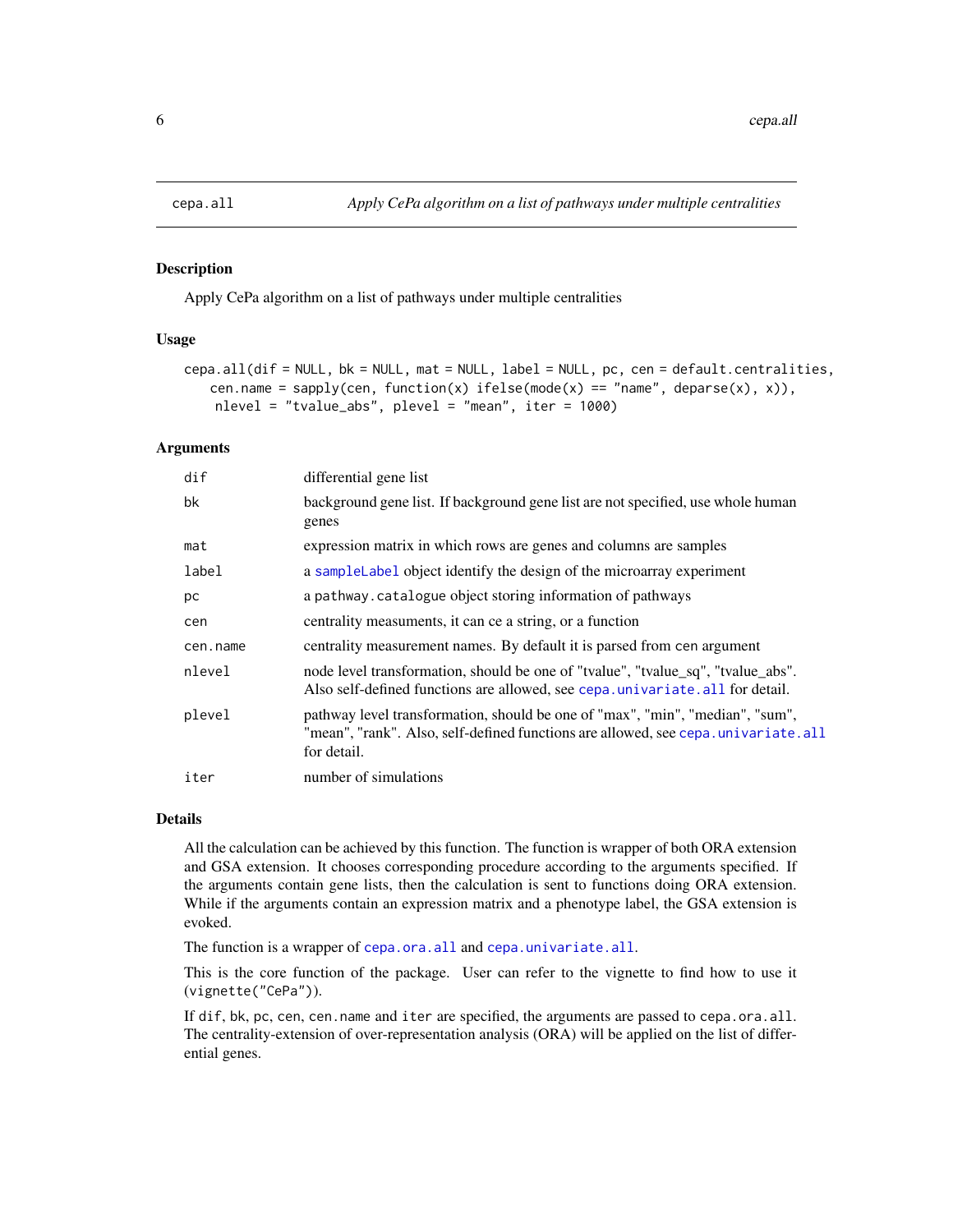#### <span id="page-6-0"></span>cepa.all 7

If mat, label, pc, cen, cen.name, nlevel, plevel and iter are specified, the arguments are passed to cepa.univariate.all. The centrality-extension of gene-set analysis (GSA) will be applied on the whole gene expressions.

There is a parallel version of the function: [cepa.all.parallel](#page-7-1).

#### Value

A [cepa.all](#page-5-1) class object

#### Item

cen.name

#### Code

cen

## Nlevel

node level transformation, should be one of "tvalue", "tvalue\_sq", "tvalue\_abs". Also self-defined functions are allowed, see [cepa.univariate.all](#page-13-1) for detail.

#### Plevel

pathway level transformation, should be one of "max", "min", "median", "sum", "mean", "rank". Also, self-defined functions are allowed, see [cepa.univariate.all](#page-13-1) for detail.

#### Iter

number of simulations

#### Item

cen.name

#### Code

cen

#### Nlevel

node level transformation, should be one of "tvalue", "tvalue\_sq", "tvalue\_abs". Also self-defined functions are allowed, see [cepa.univariate.all](#page-13-1) for detail.

## Plevel

pathway level transformation, should be one of "max", "min", "median", "sum", "mean", "rank". Also, self-defined functions are allowed, see [cepa.univariate.all](#page-13-1) for detail.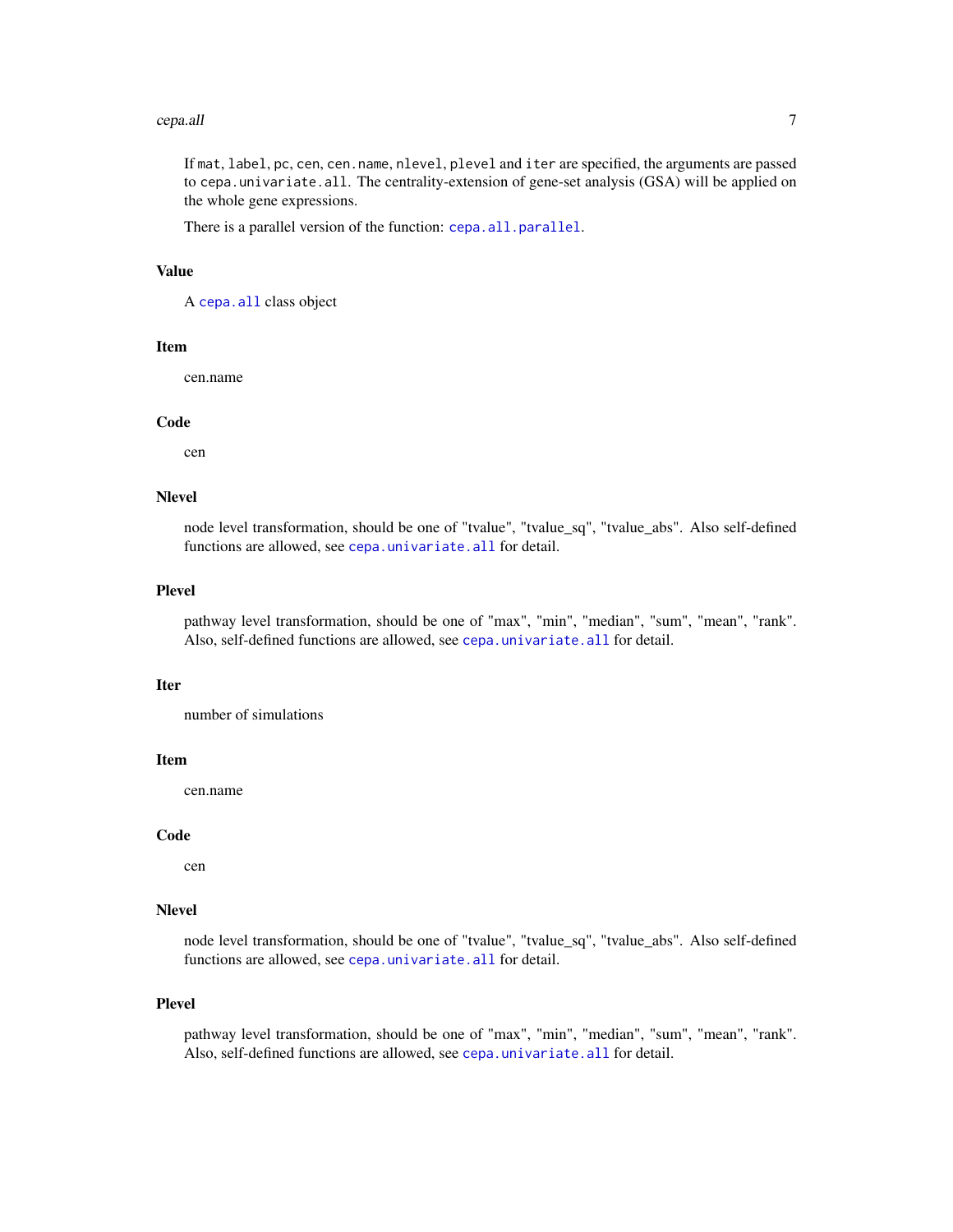#### <span id="page-7-0"></span>Iter

number of simulations

#### Author(s)

Zuguang Gu <z.gu@dkfz.de>

## References

Gu Z, Liu J, Cao K, Zhang J, Wang J. Centrality-based pathway enrichment: a systematic approach for finding significant pathways dominated by key genes. BMC Syst Biol. 2012 Jun 6;6(1):56.

#### See Also

[cepa](#page-3-1), [cepa.ora.all](#page-10-1), [cepa.univariate.all](#page-13-1), [cepa.all.parallel](#page-7-1)

#### Examples

```
## Not run:
data(PID.db)
# ORA extension
data(gene.list)
# will spend about 20 min
res.ora = cepa.all(dif = gene.list$dif, bk = gene.list$bk, pc = PID.db$NCI)
# GSA extension
# P53_symbol.gct and P53_cls can be downloaded from
# http://mcube.nju.edu.cn/jwang/lab/soft/cepa/
eset = read.gct("http://mcube.nju.edu.cn/jwang/lab/soft/cepa/P53_symbol.gct")
label = read.cls("http://mcube.nju.edu.cn/jwang/lab/soft/cepa/P53.cls",
    treatment="MUT", control="WT")
# will spend about 45 min
res.gsa = cepa.all(mat = eset, label = label, pc = PID.db$NCI)
## End(Not run)
```
<span id="page-7-1"></span>cepa.all.parallel *use CePa package through parallel computing*

#### Description

use CePa package through parallel computing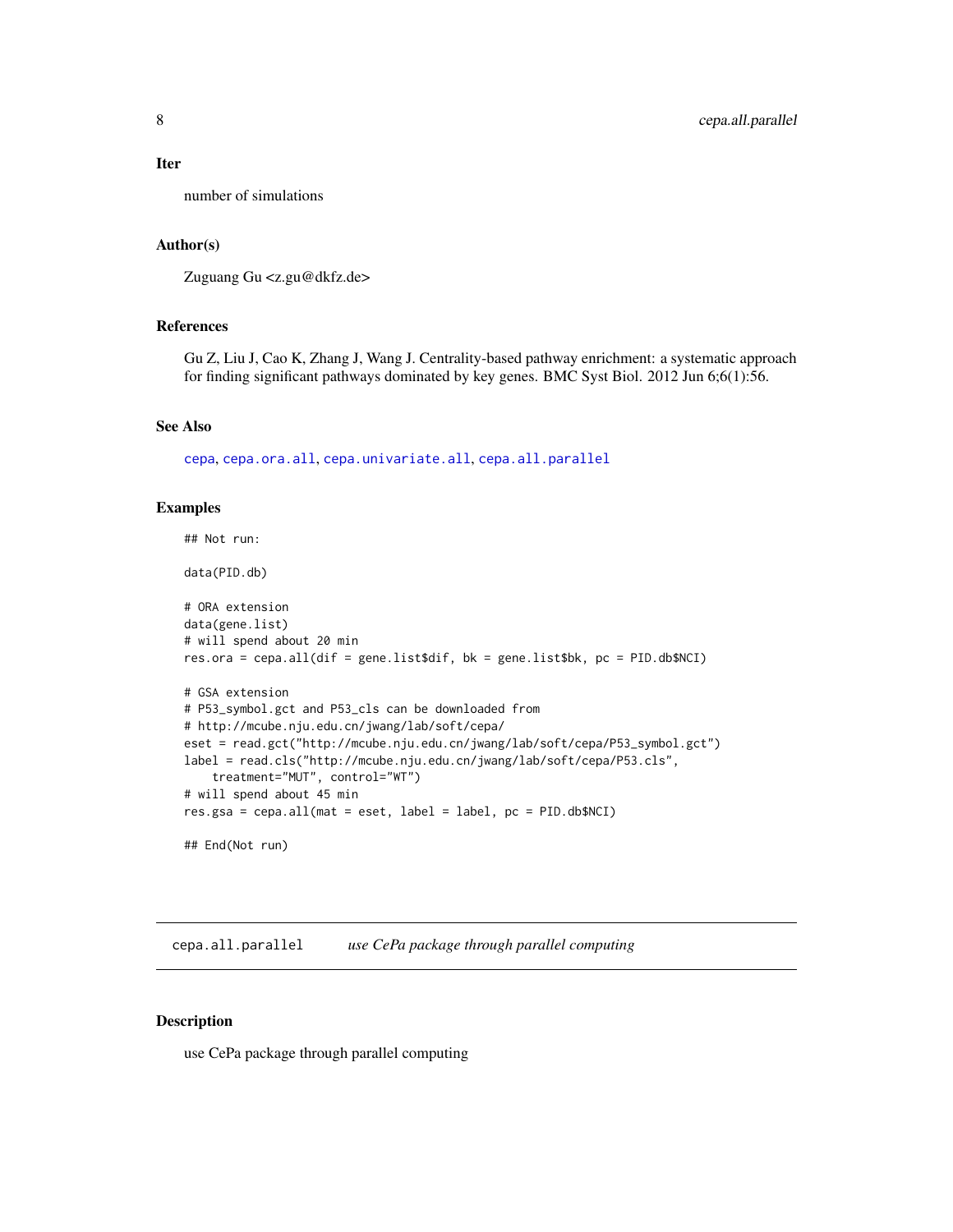## <span id="page-8-0"></span>cepa.all.parallel 9

#### Usage

```
cepa.all.parallel(dif = NULL, bk = NULL, mat = NULL, label = NULL,
   pc, cen = default.centralities,
   cen.name = sapply(cen, function(x) ifelse(mode(x) == "name", deparse(x), x)),
   nlevel = "tvalue_abs", plevel = "mean", iter = 1000, ncores = 2)
```
## Arguments

| dif      | differential gene list                                                                                                                                                            |
|----------|-----------------------------------------------------------------------------------------------------------------------------------------------------------------------------------|
| bk       | background gene list. If background gene list are not specified, use whole human<br>genes                                                                                         |
| mat      | expression matrix in which rows are genes and columns are samples                                                                                                                 |
| label    | a sample Label object identify the design of the microarray experiment                                                                                                            |
| рc       | a pathway. catalogue object storing information of pathways                                                                                                                       |
| cen      | centrality measuments, it can ce a string, or a function                                                                                                                          |
| cen.name | centrality measurement names. By default it is parsed from cen argument                                                                                                           |
| nlevel   | node level transformation, should be one of "tvalue", "tvalue_sq", "tvalue_abs".<br>Also self-defined functions are allowed, see cepa.univariate.all for detail.                  |
| plevel   | pathway level transformation, should be one of "max", "min", "median", "sum",<br>"mean", "rank". Also, self-defined functions are allowed, see cepa.univariate.all<br>for detail. |
| iter     | number of simulations                                                                                                                                                             |
| ncores   | number of cores for parallel computing                                                                                                                                            |
|          |                                                                                                                                                                                   |

## Details

The function divides the pathway list into several parts and each part is sent to a core for parallel computing.

The package for parallel computing is snow.

Note: there may be warnings saying connections not closed. In fact I have closed connections after the parallel computing is done. I don't know why this happens. Maybe you breaked the computing ahead manually. However it does not matter unless you have obsessive compulsive disorder.

#### Value

A [cepa.all](#page-5-1) class object

## Author(s)

Zuguang Gu <z.gu@dkfz.de>

## References

Gu Z, Liu J, Cao K, Zhang J, Wang J. Centrality-based pathway enrichment: a systematic approach for finding significant pathways dominated by key genes. BMC Syst Biol. 2012 Jun 6;6(1):56.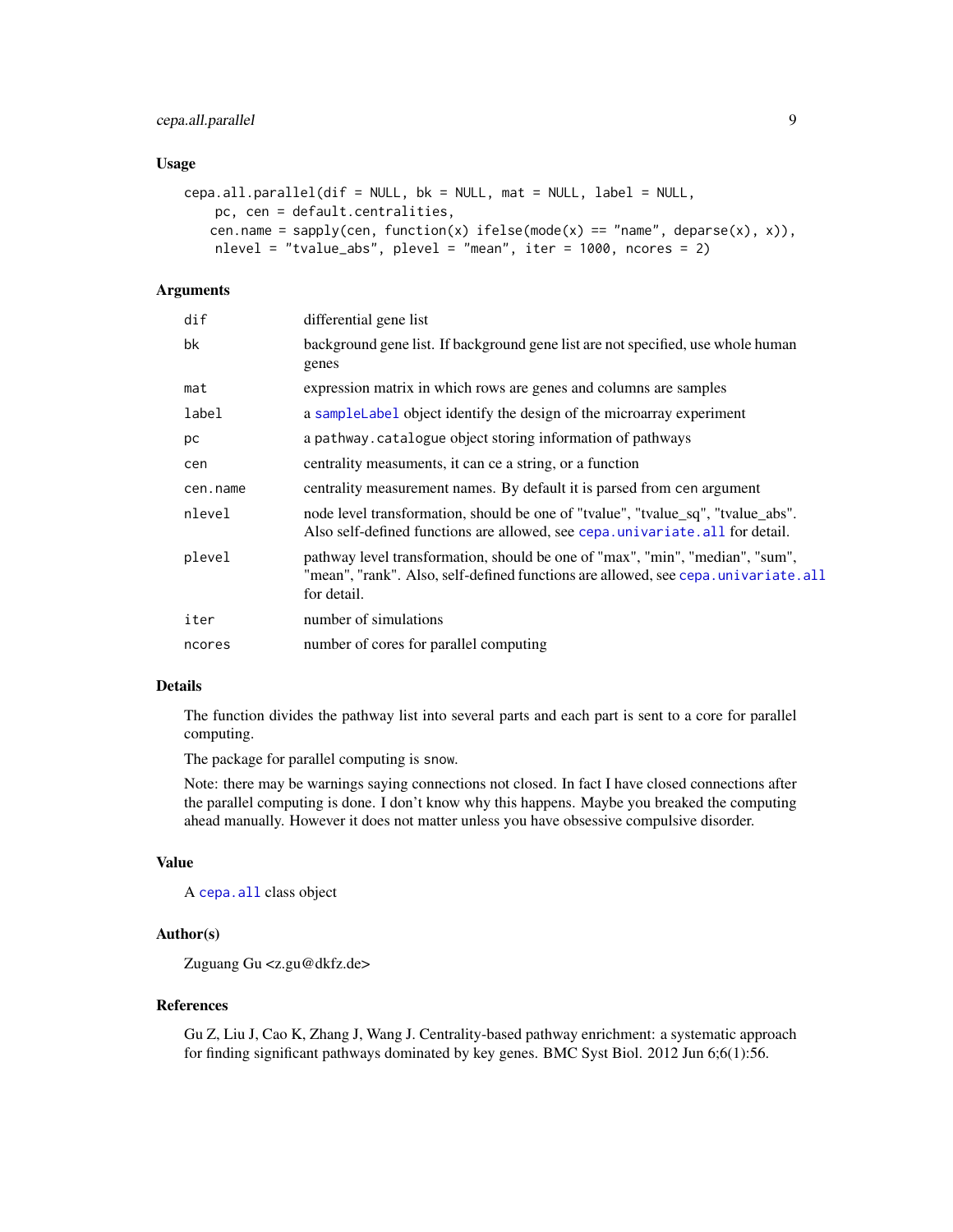## See Also

cepa.all

## Examples

```
## Not run:
data(PID.db)
# ORA extension
data(gene.list)
res.ora = cepa.all.parallel(dif = gene.list$dif, bk = gene.list$bk, pc = PID.db$NCI, ncores = 4)
# GSA extension
# P53_symbol.gct and P53_cls can be downloaded from
# http://mcube.nju.edu.cn/jwang/lab/soft/cepa/
eset = read.gct("http://mcube.nju.edu.cn/jwang/lab/soft/cepa/P53_symbol.gct")
label = read.cls("http://mcube.nju.edu.cn/jwang/lab/soft/cepa/P53.cls",
   treatment="MUT", control="WT")
res.gsa = cepa.all.parallel(mat = eset, label = label, pc = PID.db$NCI, ncores = 4)
## End(Not run)
```
<span id="page-9-1"></span>cepa.ora *Apply centrality-extended ORA on a single pathway*

#### Description

Apply centrality-extended ORA on a single pathway

## Usage

```
cepa.ora(dif, pc, bk = NULL, pathway = NULL, id = NULL, cen = "equal.weight",
   cen.name = if(is.function(cen)) deparse(substitute(cen))
   else if(mode(cen) == "name") deparse(cen)
   else cen,
   iter = 1000)
```
#### Arguments

| dif      | differential gene list                                                                    |
|----------|-------------------------------------------------------------------------------------------|
| рc       | a pathway.catalogue class object                                                          |
| bk       | background gene list. If background gene list are not specified, use whole human<br>genes |
| pathway  | igraphtest object or edge list                                                            |
| id       | identify which pathway in the catalogue                                                   |
| cen      | centrality measuments, it can ce a string, function, or function that has been<br>quoted  |
| cen.name | centrality measurement names. This argument should be set if the cen is a func-<br>tion.  |
| iter     | number of simulations                                                                     |

<span id="page-9-0"></span>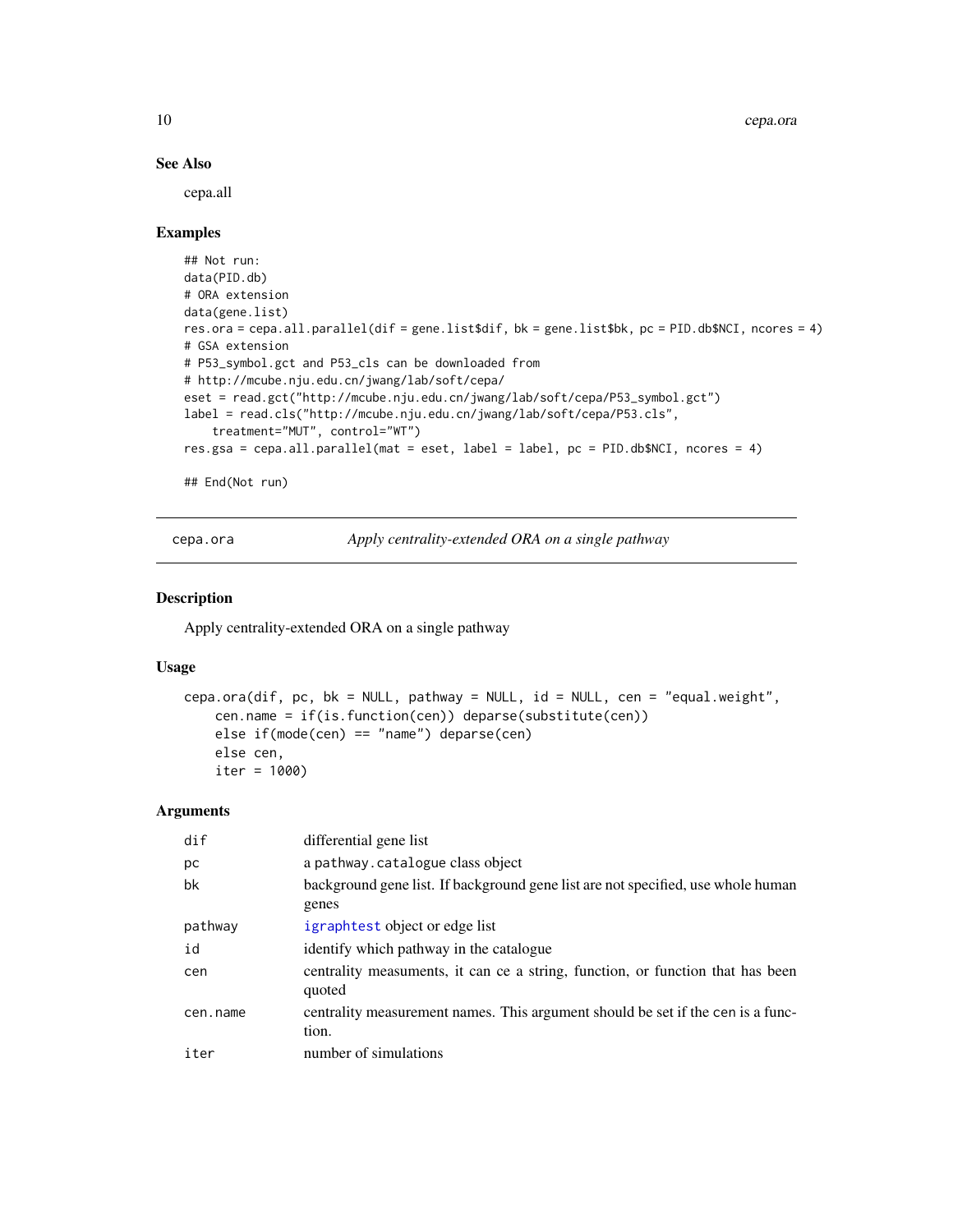## <span id="page-10-0"></span>cepa.ora.all 11

## Details

The function is always called by [cepa.ora.all](#page-10-1). But you can still use it if you realy want to analysis just one pathway under one centrality.

#### Value

A cepa class object

## Author(s)

Zuguang Gu <z.gu@dkfz.de>

## See Also

[cepa.all](#page-5-1)

#### Examples

```
## Not run:
data(PID.db)
# ORA extension
data(gene.list)
# will spend about 20 min
res.ora = cepa(dif = gene.list$dif, bk = gene.list$bk, pc = PID.db$NCI, id = 2)
## End(Not run)
```
<span id="page-10-1"></span>

| cepa.ora.all | Apply centrality-extented ORA on a list of pathways |  |
|--------------|-----------------------------------------------------|--|
|              |                                                     |  |

## Description

Apply centrality-extented ORA on a list of pathways

## Usage

```
cepa.ora.all(dif, pc, bk = NULL, cen = default.centralities,
   cen.name = sapply(cen, function(x) ifelse(mode(x) == "name", deparse(x), x)),
   iter = 1000)
```
## Arguments

| dif | differential gene list                                                           |
|-----|----------------------------------------------------------------------------------|
| DС  | a pathway.catalogue class object                                                 |
| bk  | background gene list. If background gene list are not specified, use whole human |
|     | genes                                                                            |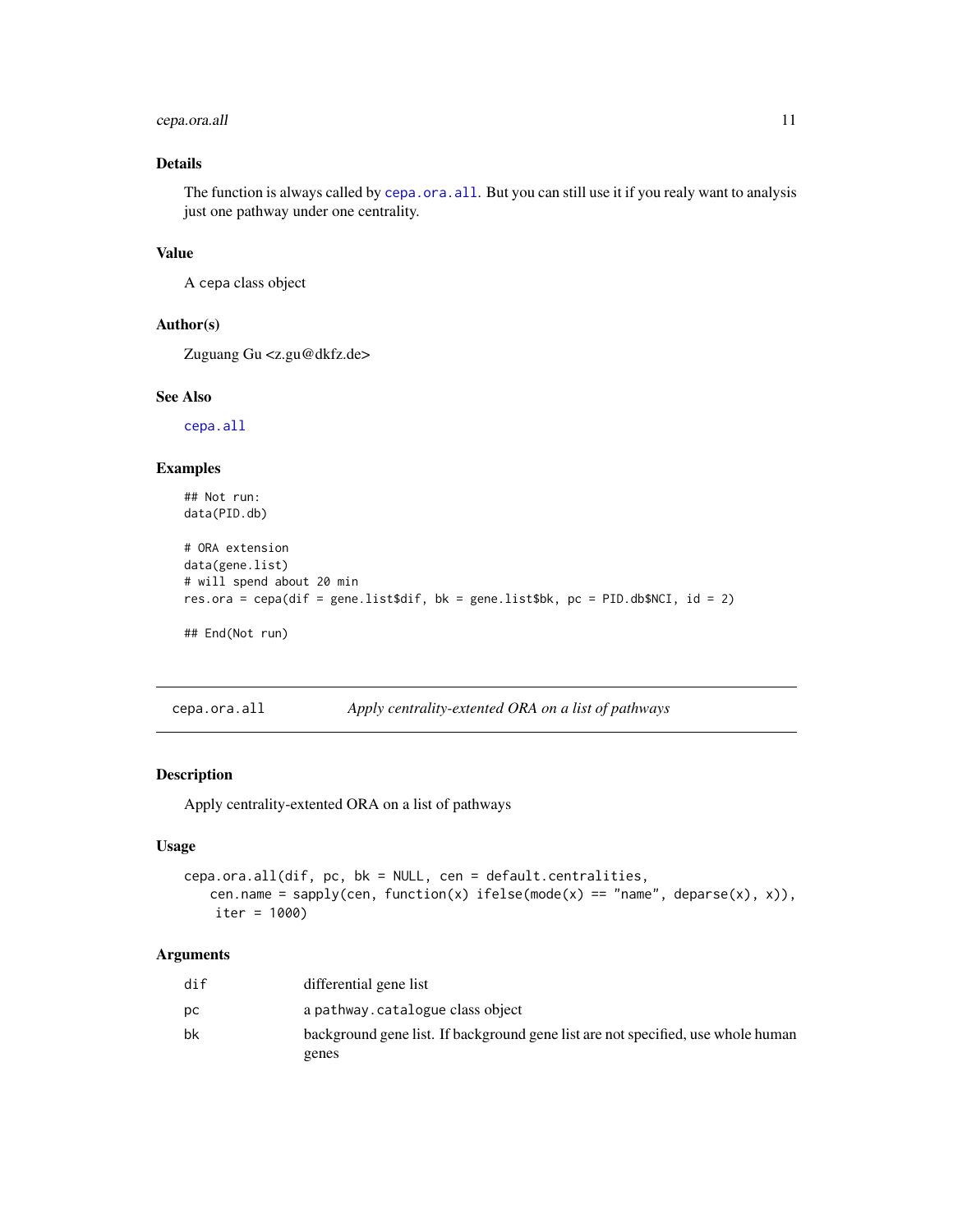<span id="page-11-0"></span>12 cepa.ora.all

| cen      | centrality measuments, it can ce a string, or a function                |
|----------|-------------------------------------------------------------------------|
| cen.name | centrality measurement names. By default it is parsed from cen argument |
| iter     | number of simulations                                                   |

## Details

The traditional over-representation analysis (ORA) to find significant pathways uses a 2x2 contingency table to test the independency of genes belonging to a functional category and these genes being differentially expressed, usually by Fisher's exact test. The ORA only consider the number of genes and the function extend traditional ORA with network centralities.

The differential gene list and the background gene list should be indicated with the same identifiers (e.g. gene symbol or refseq ID). All genes in the differential gene list should exist in the background gene list. If users use the PID. db data, all genes should be formatted in gene symbol.

If the centrality measurement is set as a string, only pre-defined "equal.weight", "in.degree", "out.degree", "degree", "betweenness", "in.reach", "out.reach", "reach", "in.spread", "out.spread" and "spread" are allowed. More centrality measurements can be used by setting it as a function (such as closeness, cluster coefficient). In the function, we recommand users choose at least two centrality measurements. The default centralities are "equal.weight", "in.degree", "out.degree", "betweenness", "in.reach" and "out.reach".

However, in most circumstance, the function is called by [cepa.all](#page-5-1).

#### Value

A [cepa.all](#page-5-1) class object

## Author(s)

Zuguang Gu <z.gu@dkfz.de>

## **Examples**

```
## Not run:
data(PID.db)
# ORA extension
data(gene.list)
# will spend about 20 min
res.ora = cepa.ora.all(dif = gene.list$dif, bk = gene.list$bk, pc = PID.db$NCI)
## End(Not run)
```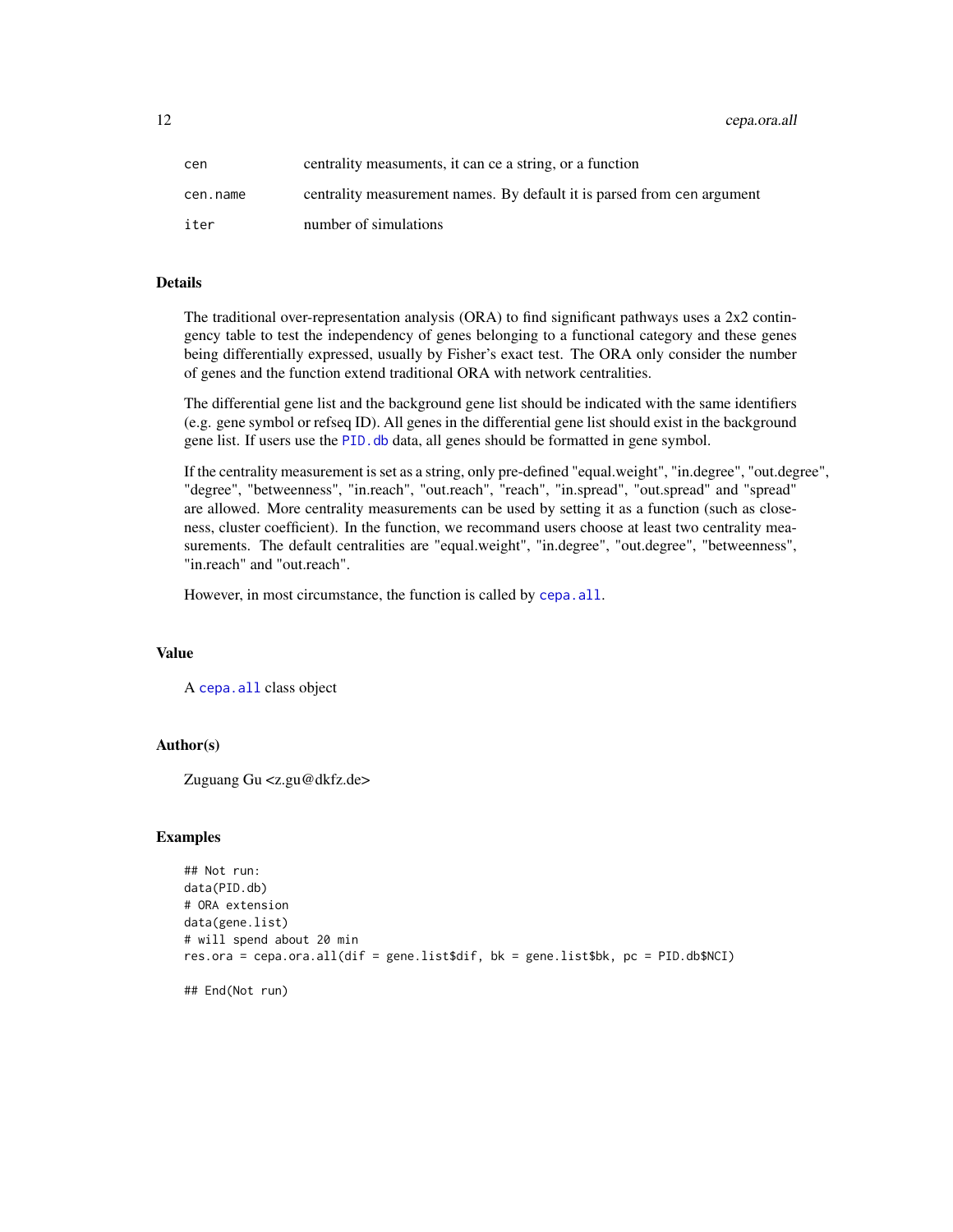<span id="page-12-1"></span><span id="page-12-0"></span>

## Description

Apply centrality-extended GSA on a single pathway

## Usage

```
cepa.univariate(mat, label, pc, pathway = NULL, id = NULL, cen = "equal.weight",
    cen.name = if(is.function(cen)) deparse(substitute(cen))
    else if(mode(cen) == "name") deparse(cen)
   else cen,
    iter = 1000, nlevel = "tvalue_abs", plevel = "mean",
    node.level.from.expr = NULL, node.level.t.value = NULL,
    r.node.level.from.expr = NULL)
```
## Arguments

| mat                    | expression matrix in which rows are genes and columns are samples                                                                                                                 |
|------------------------|-----------------------------------------------------------------------------------------------------------------------------------------------------------------------------------|
| label                  | a sample Label object identify the design of the microarray experiment                                                                                                            |
| рc                     | a pathway.catalogue object storing information of pathways                                                                                                                        |
| pathway                | igraph object or edge list                                                                                                                                                        |
| id                     | identify the number of the pathway in the catalogue                                                                                                                               |
| cen                    | centrality measuments, it can ce a string, or function has been quote                                                                                                             |
| cen.name               | centrality measurement names                                                                                                                                                      |
| nlevel                 | node level transformation, should be one of "tvalue", "tvalue_sq", "tvalue_abs".<br>Also self-defined functions are allowed, see cepa.univariate.all for detail.                  |
| plevel                 | pathway level transformation, should be one of "max", "min", "median", "sum",<br>"mean", "rank". Also, self-defined functions are allowed, see cepa.univariate.all<br>for detail. |
| node.level.from.expr   |                                                                                                                                                                                   |
|                        | for simplicity of computing                                                                                                                                                       |
| node.level.t.value     |                                                                                                                                                                                   |
|                        | for simplicity of computing                                                                                                                                                       |
| r.node.level.from.expr |                                                                                                                                                                                   |
|                        | for simplicity of computing                                                                                                                                                       |
| iter                   | number of simulations                                                                                                                                                             |

## Details

The function is always called by [cepa.univariate.all](#page-13-1). But you can still use it if you realy want to analysis just one pathway under one centrality.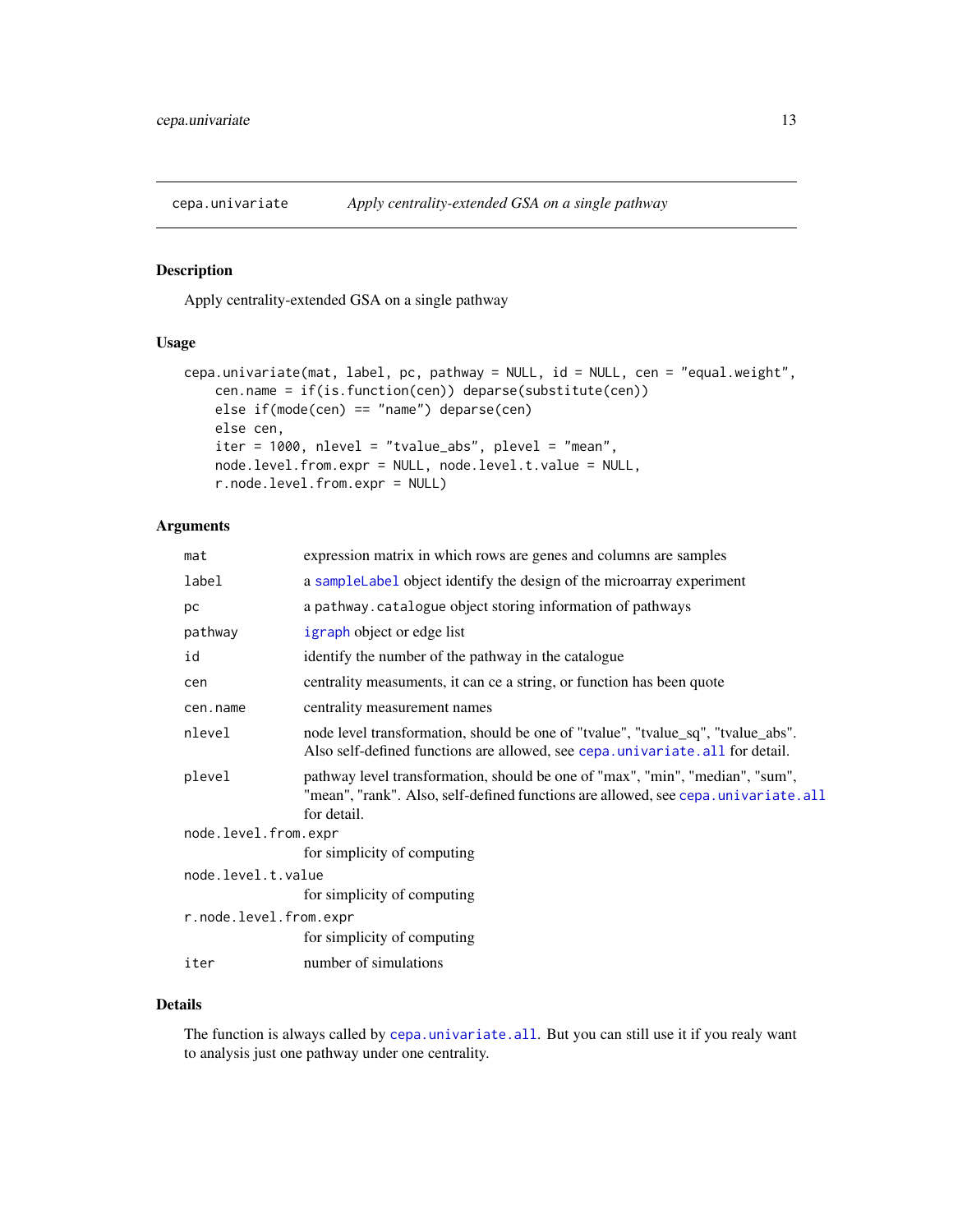## Value

A [cepa](#page-3-1) class object

## Author(s)

Zuguang Gu <z.gu@dkfz.de>

## Examples

## Not run:

data(PID.db)

```
# GSA extension
# P53_symbol.gct and P53_cls can be downloaded from
# http://mcube.nju.edu.cn/jwang/lab/soft/cepa/
eset = read.gct("P53_symbol.gct")
label = read.cls("P53.cls", treatment="MUT", control="WT")
# will spend about 45 min
res.gsa = cepa.univariate(mat = eset, label = label, pc = PID.db$NCI, id = 2)
## End(Not run)
```
<span id="page-13-1"></span>cepa.univariate.all *Apply centrality-extented GSA on a list of pathways*

## Description

Apply centrality-extented GSA on a list of pathways

## Usage

```
cepa.univariate.all(mat, label, pc, cen = default.centralities,
   cen.name = sapply(cen, function(x) ifelse(mode(x) == "name", deparse(x), x)),
   nlevel = "tvalue_abs", plevel = "mean", iter = 1000)
```
#### Arguments

| mat      | expression matrix in which rows are genes and columns are samples                                                                         |
|----------|-------------------------------------------------------------------------------------------------------------------------------------------|
| label    | a sampleLabel object identify the design of the microarray experiment                                                                     |
| рc       | a pathway. catalogue object storing information of pathways                                                                               |
| cen      | centrality measuments, it can ce a string, or a function                                                                                  |
| cen.name | centrality measurement names. By default it is parsed from cen argument                                                                   |
| nlevel   | node level transformation, should be one of "tvalue", "tvalue_sq", "tvalue_abs".<br>Also self-defined functions are allowed               |
| plevel   | pathway level transformation, should be one of "max", "min", "median", "sum",<br>"mean", "rank". Also, self-defined functions are allowed |
| iter     | number of simulations                                                                                                                     |

<span id="page-13-0"></span>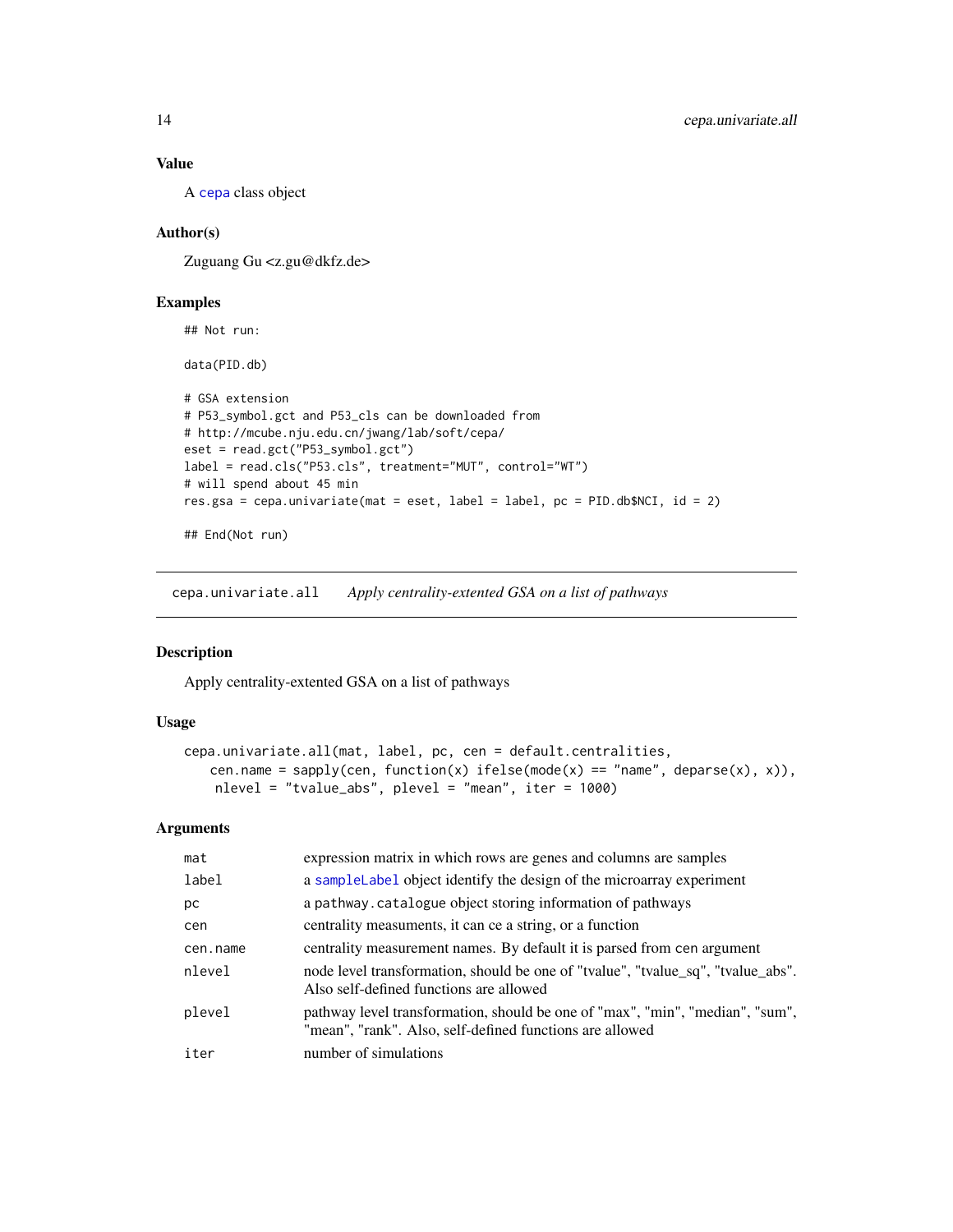#### <span id="page-14-0"></span>Details

The traditional gene-set analysis (GSA) to find significant pathways uses the whole expression matrix. GSA methods are implemented via either a univariate or a multivariate procedure. In univariate analysis, node level statistics are initially calculated from fold changes or statistical tests (e.g., t-test). These statistics are then combined into a pathway level statistic by summation or averaging. Multivariate analysis considers the correlations between genes in the pathway and calculates the pathway level statistic directly from the expression value matrix using Hotelling's T^2 test or MANOVA models. The function implement univariate procedure of GSA with network centralities.

If users use the PID. db data, all genes should be formatted in gene symbol.

If the centrality measurement is set as a string, only pre-defined "equal.weight", "in.degree", "out.degree", "degree", "betweenness", "in.reach", "out.reach", "reach", "in.spread", "out.spread" and "spread" are allowed. More centrality measurements can be used by setting it as a function (such as closeness, cluster coefficient). In the function, we recommand users choose at least two centrality measurements. Note that the self-defined function should only contain one argument which is an igraph object. The default centralities are "equal.weight", "in.degree", "out.degree", "betweenness", "in.reach" and "out.reach".

The node level statistic can be self-defined. The self-defined function should contain two arguments: a vector for expression value in treatment class and a vector for expression value in control class.

The pathway level statistic can be self-defined. The self-defined function should only contain one argument: the vector of node-level statistic.

However, in most circumstance, the function is called by cepa. all.

We are sorry that only the univariate procedures in GSA are extended. We are still trying to figure out the extension for the multivariate procedures in GSA.

#### Value

A [cepa.all](#page-5-1) class object

#### Author(s)

Zuguang Gu <z.gu@dkfz.de>

#### See Also

[cepa](#page-3-1)

#### Examples

```
## Not run:
data(PID.db)
# GSA extension
# P53_symbol.gct and P53.cls can be downloaded from
# http://mcube.nju.edu.cn/jwang/lab/soft/cepa/
eset = read.gct("http://mcube.nju.edu.cn/jwang/lab/soft/cepa/P53_symbol.gct")
label = read.cls("http://mcube.nju.edu.cn/jwang/lab/soft/cepa/P53.cls",
    treatment="MUT", control="WT")
# will spend about 45 min
res.gsa = cepa.univariate.all(mat = eset, label = label, pc = PID.db$NCI)
```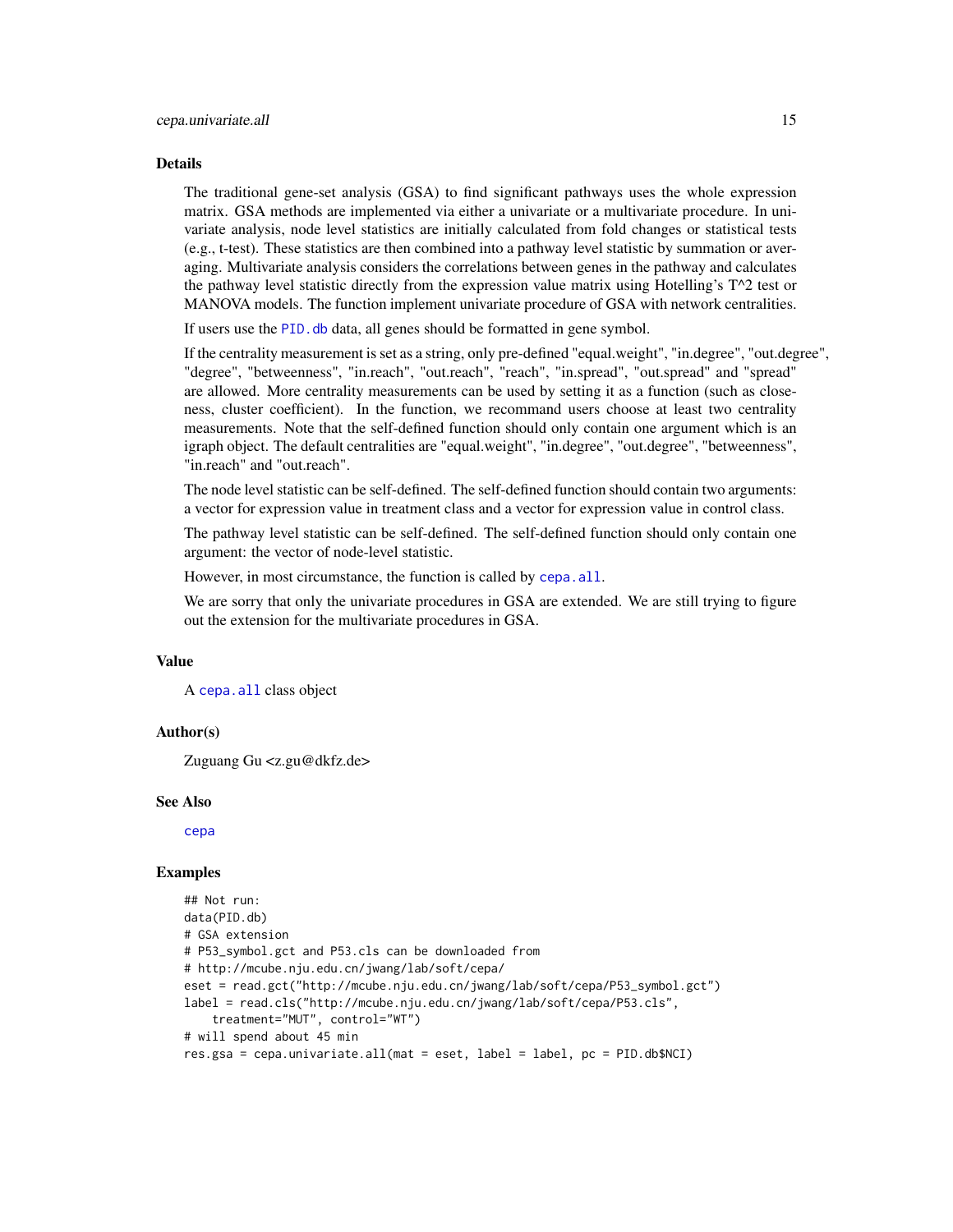<span id="page-15-0"></span>## End(Not run)

## gene.list *Differential gene list and background gene list*

## Description

Differential gene list and background gene list

## Usage

data(gene.list)

## Details

Differential gene list and background gene list was extracted from microarray data from GEO database. The accession number for the data set is GSE22058. The t-test was applied to find differentially expressed genes. Top 2000 genes were selected as the gene list.

#### Value

A list containing two componets:

bk background gene list, gene symbol

dif differentially expressed gene list, gene symbol

## Source

<http://www.ncbi.nlm.nih.gov/geo/query/acc.cgi?acc=GSE22058>

## Examples

```
data(gene.list)
names(gene.list)
```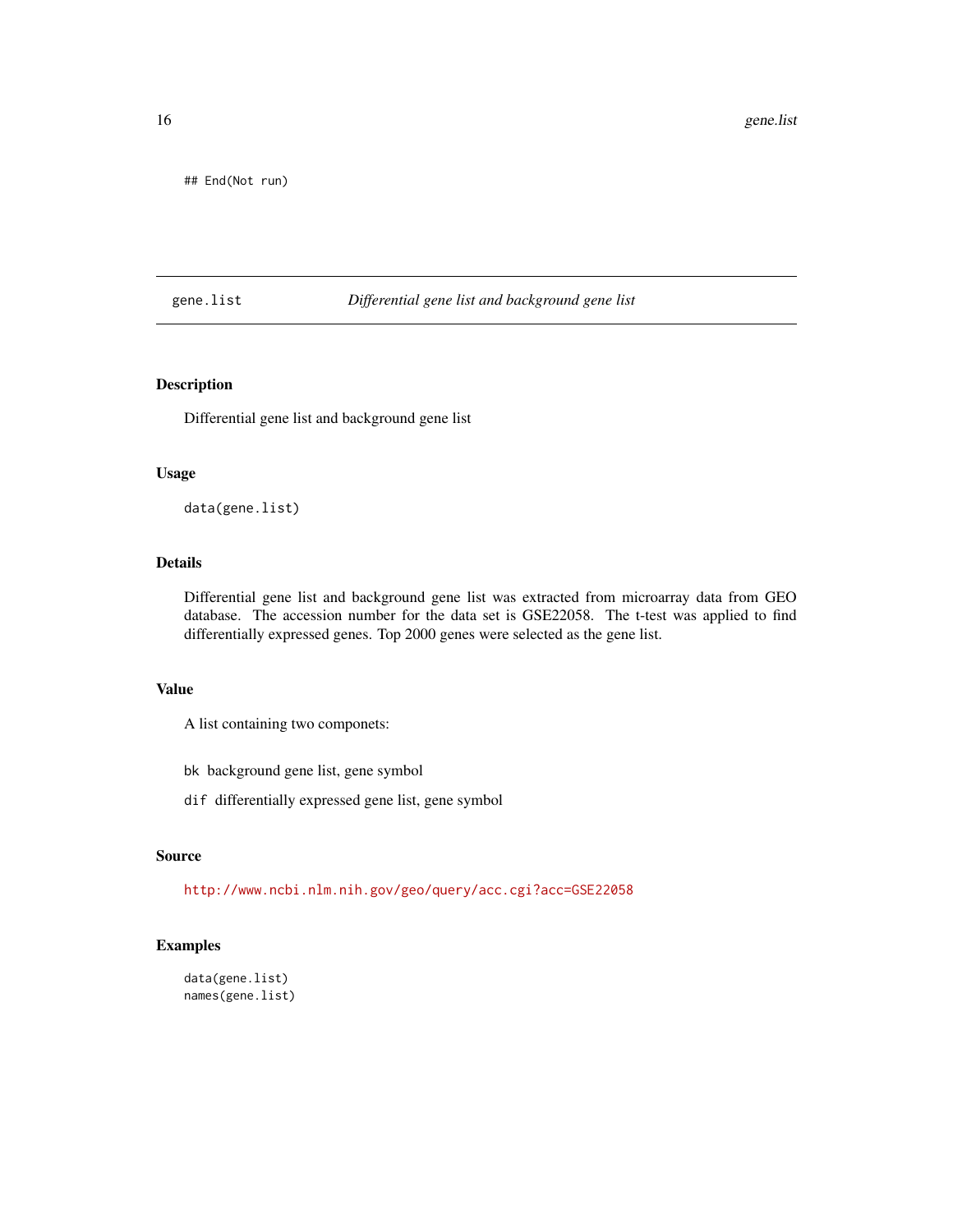<span id="page-16-0"></span>generate.pathway *Generate igraph object from edge list*

## Description

Generate igraph object from edge list

#### Usage

```
generate.pathway(el)
```
## Arguments

el edge list, matrix with two columns. The first column is the input node and the second column is the output node.

## Details

The function is a wrapper of [graph.edgelist](#page-0-0) and it generates a directed graph.

In the function, repeated edged for two nodes will be eliminated.

## Author(s)

Zuguang Gu <z.gu@dkfz.de>

## See Also

[cepa](#page-3-1), [graph.edgelist](#page-0-0)

## Examples

```
edgelist = rbind(c("a", "b"), c("a", "b"), c("a", "c"))
g = generate.pathway(edgelist)
```
<span id="page-16-1"></span>get.cepa *get single cepa object from cepa.all object*

## Description

get single cepa object from cepa.all object

## Usage

 $get.cepa(x, id = NULL, cen = 1)$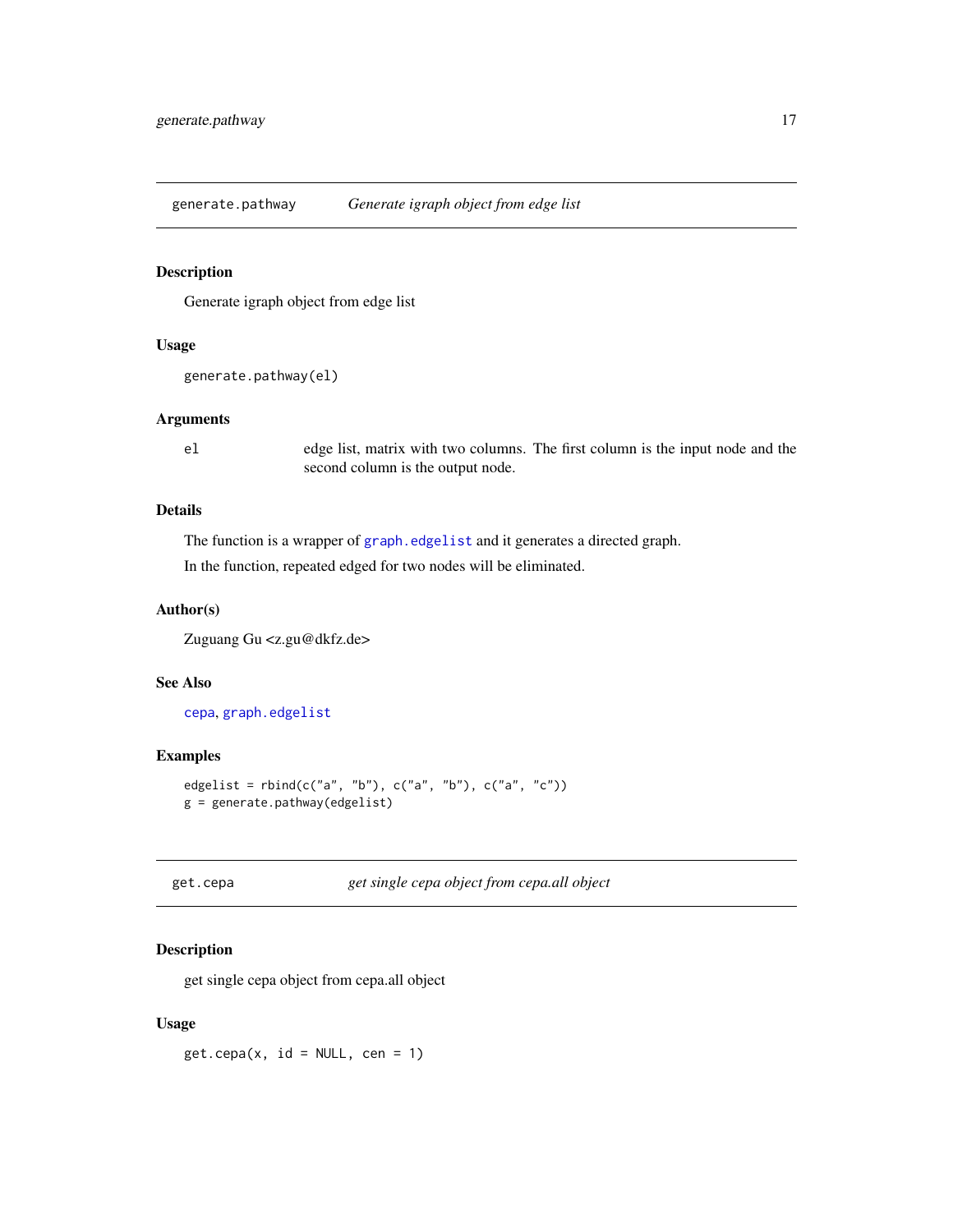<span id="page-17-0"></span>18 p.table

#### Arguments

| $\mathsf{x}$ | a cepa. all object                  |
|--------------|-------------------------------------|
| id           | index or the name of the pathway    |
| cen          | index or the name of the centrality |

#### Details

The 'cepa.all object contains the result for pathways under several centrality measurements. In [cepa.all](#page-5-1) object, each pathway under a specific centrality is a single [cepa](#page-3-1) object. The [get.cepa](#page-16-1) function is used to get the [cepa](#page-3-1) object from the [cepa.all](#page-5-1) object.

#### Author(s)

Zuguang Gu <z.gu@dkfz.de>

## See Also

[cepa](#page-3-1), [cepa.all](#page-5-1)

#### Examples

```
## Not run:
data(PID.db)
# ORA extension
data(gene.list)
# will spend about 20 min
res.ora = cepa.all(dif = gene.list$dif, bk = gene.list$bk, pc = PID.db$NCI)
ora = get.cepa(res.ora, id = 5, cen = 3)# GSA extension
# P53_symbol.gct and P53_cls can be downloaded from
# http://mcube.nju.edu.cn/jwang/lab/soft/cepa/
eset = read.gct("P53_symbol.gct")
label = read.cls("P53.cls", treatment="MUT", control="WT")
# will spend about 45 min
res.gsa = cepa.all(mat = eset, label = label, pc = PID.db$NCI)
gsa = get.cepa(res.s, id = 5, cen = 3)## End(Not run)
```
p.table *Table of p-values of pathways*

#### Description

Table of p-values of pathways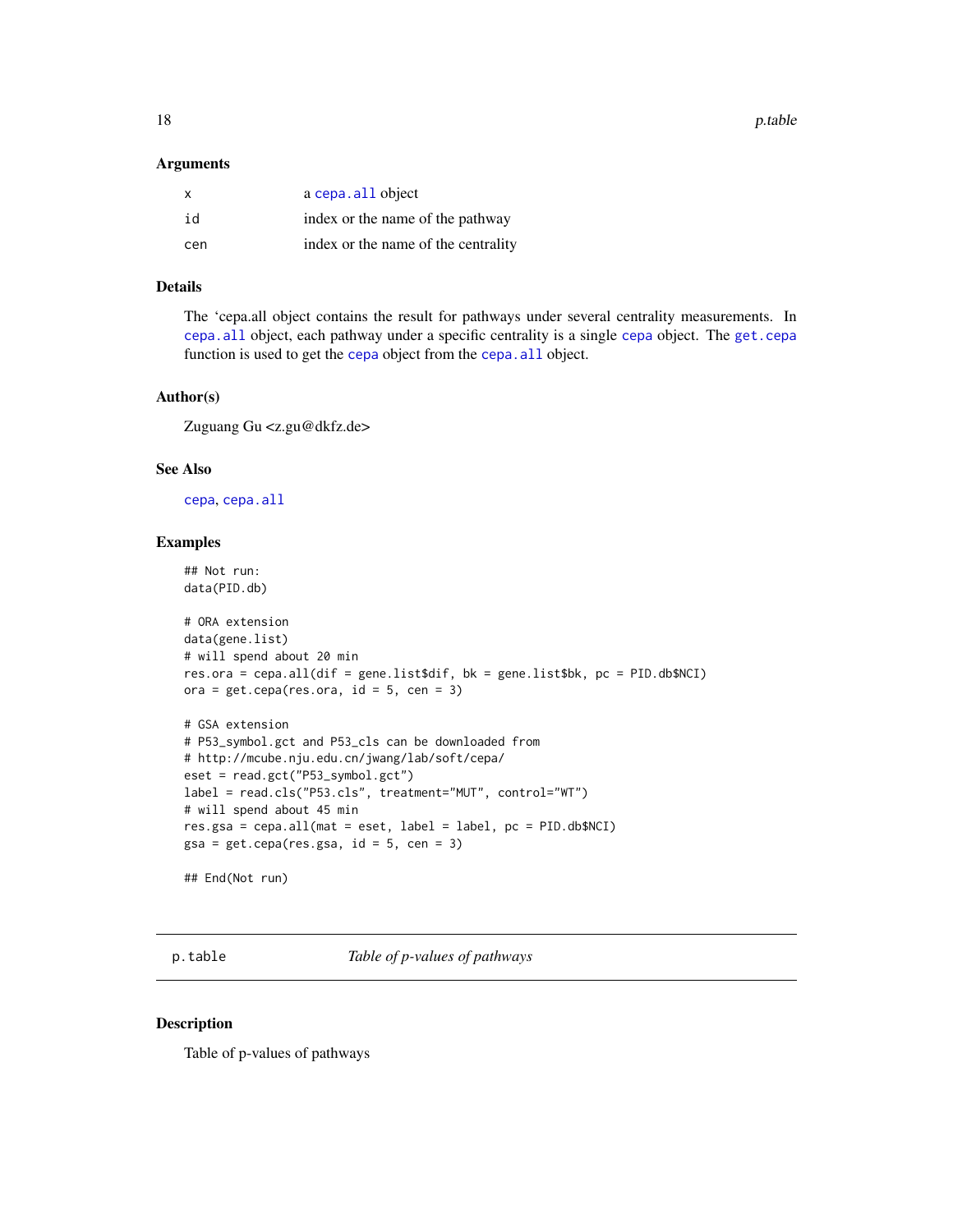#### <span id="page-18-0"></span>p.table 19

## Usage

```
p.table(x, adj.method = NA, cutoff = ifelse(adj.method == "none", 0.01, 0.05))
```
#### Arguments

|            | a cepa. all object                                                                                                   |
|------------|----------------------------------------------------------------------------------------------------------------------|
| adj.method | methods in p. adjust, available methods are "holm", "hochberg", "hommel",<br>"bonferroni". "BH". "BY". "fdr". "none" |
| cutoff     | cutoff for significance                                                                                              |

## Details

Since the p-values for each pathway are calculated for several centralities, the whole p-values are represented as a table.

Also it can extract significant pathways only.

## Value

A data matrix where rows are pathways and columns are centralities.

#### Author(s)

Zuguang Gu <z.gu@dkfz.de>

#### See Also

[cepa.all](#page-5-1)

## Examples

```
## Not run:
data(PID.db)
```

```
# ORA extension
data(gene.list)
# will spend about 20 min
res.ora = cepa.all(dif = gene.list$dif, bk = gene.list$bk, pc = PID.db$NCI)
p.table(res.ora)
p.table(res.ora, adj.method = "BH")
```

```
# GSA extension
# P53_symbol.gct and P53_cls can be downloaded from
# http://mcube.nju.edu.cn/jwang/lab/soft/cepa/
eset = read.gct("P53_symbol.gct")
label = read.cls("P53.cls", treatment="MUT", control="WT")
# will spend about 45 min
res.gsa = cepa.all(mat = eset, label = label, pc = PID.db$NCI)
p.table(res.gsa)
```
## End(Not run)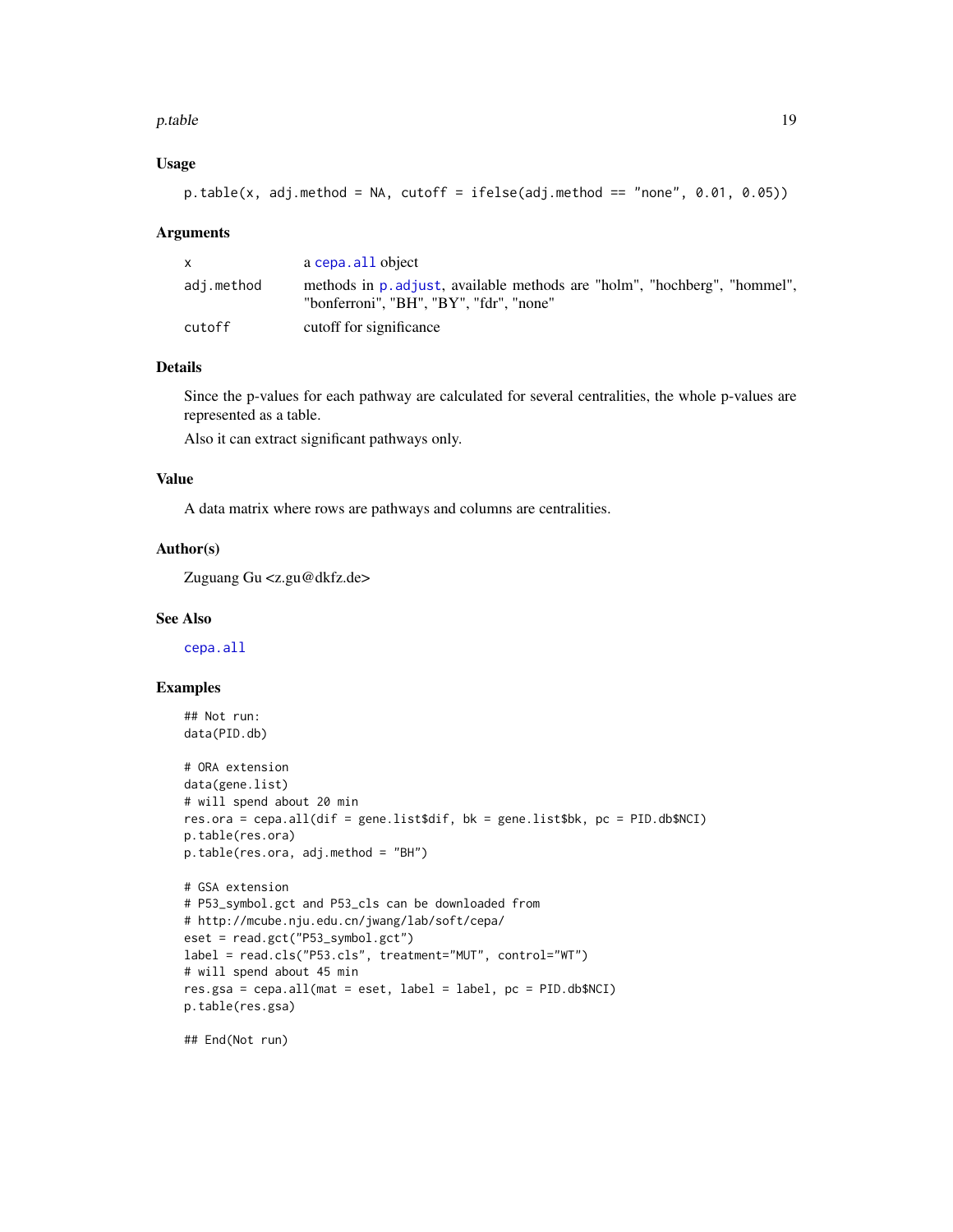<span id="page-19-0"></span>

## Description

names of the pathway nodes

#### Usage

pathway.nodes(pathway)

#### Arguments

pathway an [igraph](#page-0-0) object

## Details

If nodes in the pathway have names, then it returns a vector of nodes names. If nodes in the pathway have no name, it just returns the index of nodes (start from 1, after igraph version 0.6).

## Author(s)

Zuguang Gu <z.gu@dkfz.de>

## Examples

 $interaction = rbind(c("a", "b"),$ c("a", "c")) g = generate.pathway(interaction) pathway.nodes(g)

<span id="page-19-1"></span>

| Ξ |  |
|---|--|
|---|--|

**b** *pathway catalogues from Pathway Interaction Database(PID)* 

#### Description

pathway catalogues from Pathway Interaction Database(PID)

#### Usage

data(PID.db)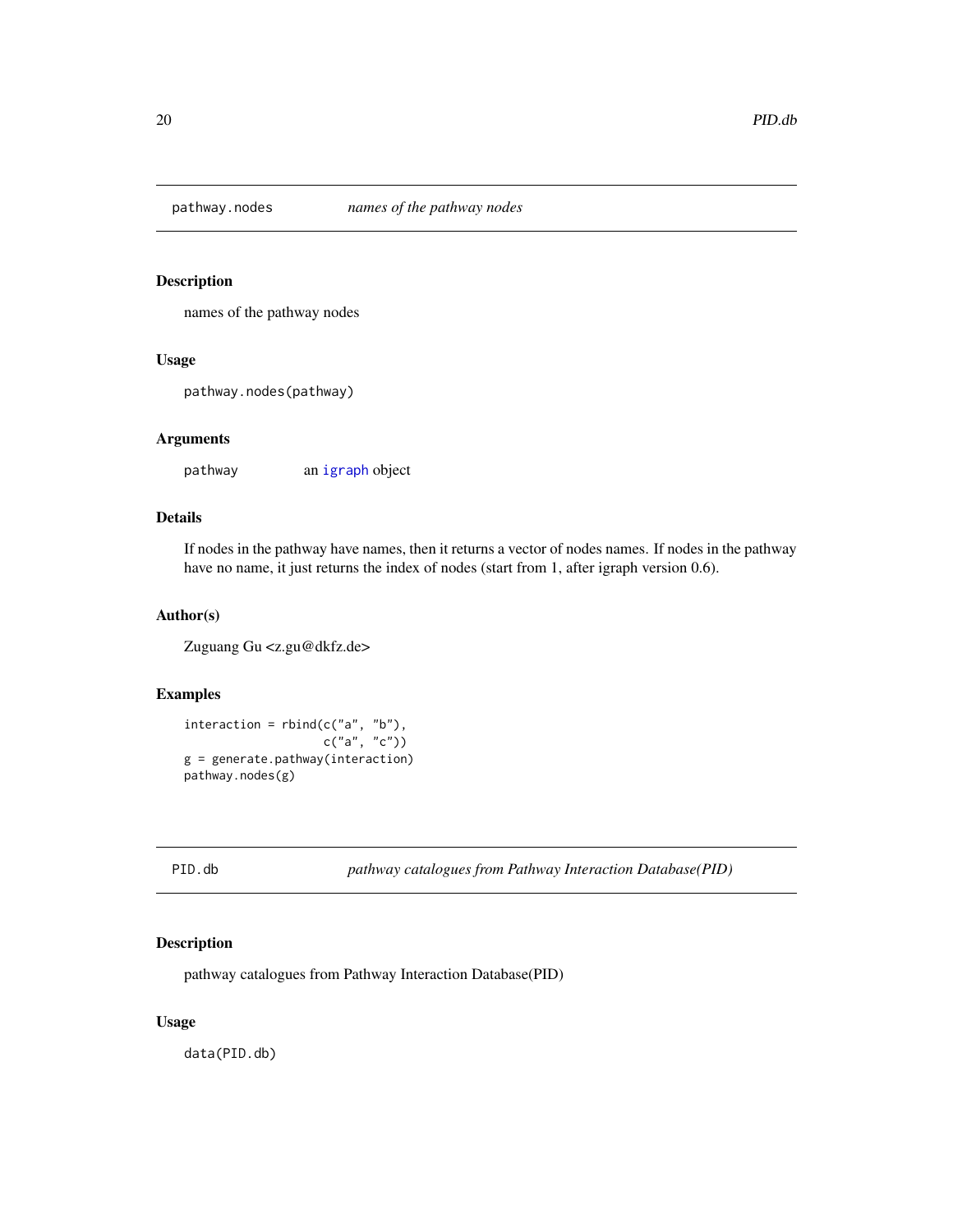#### <span id="page-20-0"></span>PID.db 21

## Details

The pathway data is parsed from XML format file provided by PID FTP site. The perl code for parsing pathway data can be found at author's website ([http://mcube.nju.edu.cn/jwang/lab/](http://mcube.nju.edu.cn/jwang/lab/soft/cepa/index.html) [soft/cepa/index.html](http://mcube.nju.edu.cn/jwang/lab/soft/cepa/index.html) ).

There are four pathway catalogues which are NCI\_Nature, BioCarta, KEGG and Reactome.

Each catalogue contains at least three members: pathway list (pathList), interaction list (interaction-List) and mappings from node id to gene id (mapping). The pathway list contains a list of pathways in which each pathway is represented by a list of interaction id. The interactions can be queried from the interaction list by the interaction id. The interaction list data is represented as a data frame in which the first column is the interaction id, the second column is the input node id and the third column is the output node id. In real biological pathways, a node in the pathway can be proteins, complex, families and none-gene nodes, so the mapping from node ids to gene ids is also provided. It must be noted that in this package, gene symbol is selected as the primary gene id, so if users apply the PID.db data, they should pay attension to the gene ids they transform.

Besides, in each catalogue, there also a node.name, node.type and version data. The node.name provides the custumed name for each node. The node.type provides the type for each node (e.g. it is a complex or compound). The version provides the version of the catalogue data.

Data has been updated to the lastest version by the day the package released (at 2012\_07\_19 09:34::20).

Note only part of pathways in the XML file are listed on the PID website. Also, we have set the minimum and maximum connected nodes when extracting pathways from PID, so not all the pathways listed on the PID website are in PID.db.

## Value

A list containing four component:

NCI NCI\_Nature-curated pathway catalogue

BioCarta BioCarta pathway catalogue

KEGG KEGG pathway catalogue

Reactome Reactome pathway catalogue

Each pathway catalogue is a pathway.catalogue class object. Each pathway catalogue can be used directly in [cepa.all](#page-5-1) and [cepa](#page-3-1)

#### Source

[ftp://ftp1.nci.nih.gov/pub/PID/XML/NCI-Nature\\_Curated.xml.gz](ftp://ftp1.nci.nih.gov/pub/PID/XML/NCI-Nature_Curated.xml.gz) <ftp://ftp1.nci.nih.gov/pub/PID/XML/BioCarta.xml.gz> <ftp://ftp1.nci.nih.gov/pub/PID/XML/Reactome.xml.gz> <ftp://ftp1.nci.nih.gov/pub/PID/XML/KEGG.xml.gz>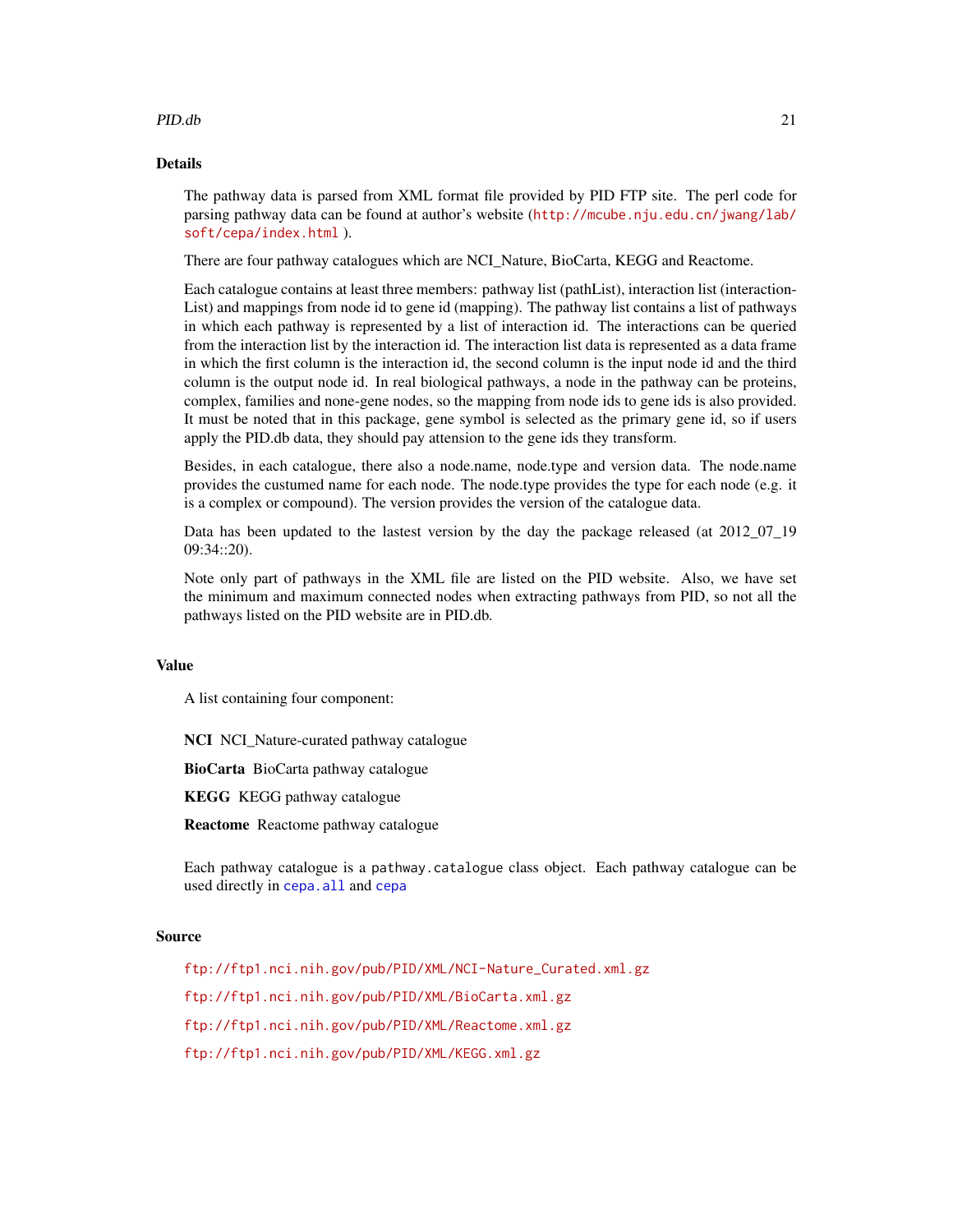## Examples

```
data(PID.db)
names(PID.db)
PID.db$NCI
plot(PID.db$NCI)
```
<span id="page-21-1"></span>plot.cepa *Plot the cepa object*

## Description

Plot the cepa object

#### Usage

## S3 method for class 'cepa' plot(x, type =  $c("graph", "null"), ...$ )

## Arguments

| X    | a cepa object                  |
|------|--------------------------------|
| type | identify the type for the plot |
| .    | arguments passed to plotGraph  |

## Details

The function is wrapper of [plotGraph](#page-25-1) and [plotNull](#page-26-1). If type is specified to "graph", the graph of the network will be plotted (see [plotGraph](#page-25-1) for details). If type is specified to "null", the null distribution of the pathway score in the pathway will be plotted (see [plotNull](#page-26-1) for details).

## Value

if type is set to "graph", the function will return a [igraph](#page-0-0) object or a graphML object of the pathway. Else it is NULL.

## Author(s)

Zuguang Gu <z.gu@dkfz.de>

## See Also

[cepa](#page-3-1), [plotNull](#page-26-1), [plotGraph](#page-25-1)

<span id="page-21-0"></span>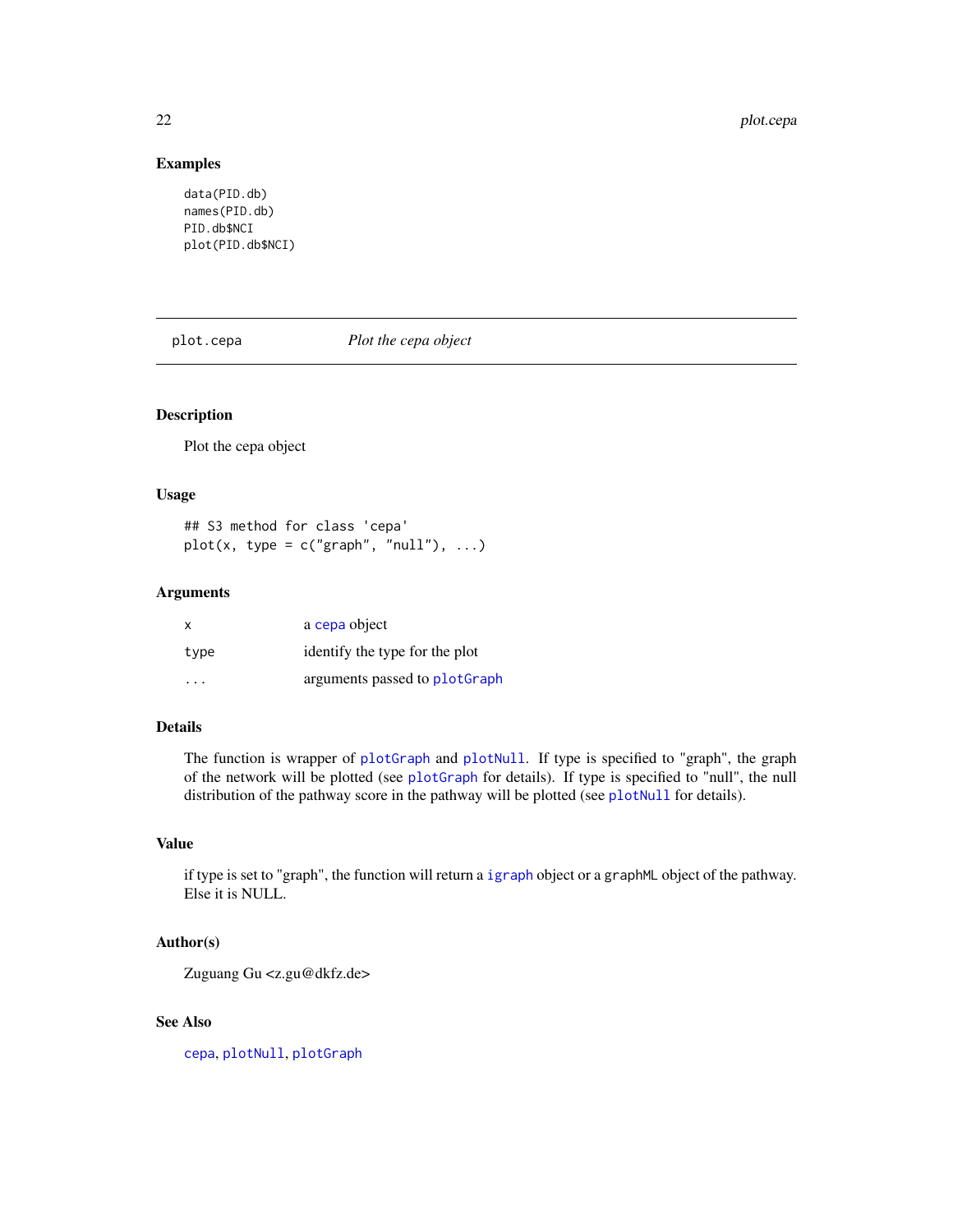## <span id="page-22-0"></span>plot.cepa.all 23

#### Examples

## Not run:

```
data(PID.db)
# ORA extension
data(gene.list)
# will spend about 20 min
res.ora = cepa(dif = gene.list$dif, bk = gene.list$bk, pc = PID.db$NCI, id = 2)
plot(res.ora)
plot(res.ora, type = "null")
# GSA extension
# P53_symbol.gct and P53_cls can be downloaded from
# http://mcube.nju.edu.cn/jwang/lab/soft/cepa/
eset = read.gct("P53_symbol.gct")
label = read.cls("P53.cls", treatment="MUT", control="WT")
# will spend about 45 min
res.gsa = cepa(mat = eset, label = label, pc = PID.db$NCI, id = 2)plot(res.gsa, type = "null")
## End(Not run)
```
<span id="page-22-1"></span>plot.cepa.all *plot the cepa.all object*

## Description

plot the cepa.all object

## Usage

```
## S3 method for class 'cepa.all'
plot(x, id = NULL, cen = 1, type = c("graph", "null"), tool = c("igraph", "Rgraphviz"),
    node.name = NULL, node.type = NULL,
    adj.method = "none", only.sig = FALSE,
    cutoff = ifelse(adj.method == "none", 0.01, 0.05), ...)
```
#### Arguments

| X         | a cepa. all object                                                                                   |
|-----------|------------------------------------------------------------------------------------------------------|
| id        | index or the name for the pathway                                                                    |
| cen       | index or the name for the centrality                                                                 |
| type      | If the aim is to plot single pathway, then this argument is to identify the kind of<br>the plotting. |
| tool      | Use which tool to visualize the graph. Choices are 'igraph' and 'Rgraphviz'                          |
| node.name | node, name for each node                                                                             |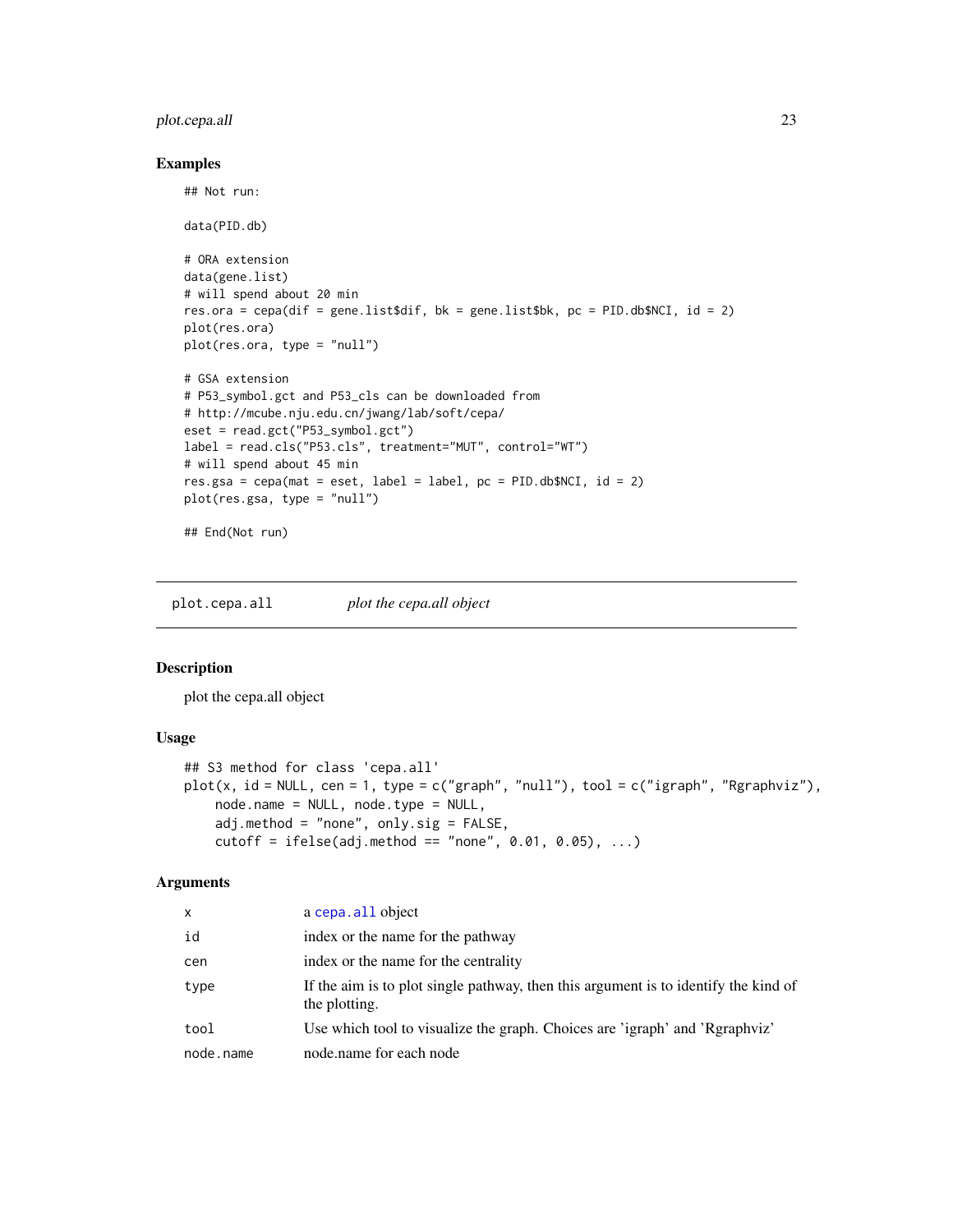<span id="page-23-0"></span>

| node.type  | node.type for each node                                                                                                  |
|------------|--------------------------------------------------------------------------------------------------------------------------|
| adj.method | method of p. adjust, available methods are "holm", "hochberg", "hommel",<br>"bonferroni", "BH", "BY", "fdr", "none"      |
| only.sig   | whether to show all pathways. If just show significant pathways, the names for<br>each significant pathway will be draw. |
| cutoff     | cutoff for significance                                                                                                  |
| $\cdots$   | other arguments                                                                                                          |
|            |                                                                                                                          |

## Details

This function has two applications. First, it can draw heatmaps of p-values of all pathways under different centrality measurements. To do it, users should set x, adj.method, only.sig, cutoff arguments.

Second, it can draw figures of single pathway under specific centrality measurement. Under this circumstance, this function is just a wrapper of [plot.cepa](#page-21-1). To do it, users should set x, id, cen, type, tool, node.name and node.type arguments. The id and cen arguments are used to get single [cepa](#page-3-1) object that sent to the plot function.

It must be noted that these two kinds of arguments should not be mixed.

There is also another popular method qvalue to adjust p-values. However, errors may occur when adjusting some kind of p-value list by qvalue. So qvalue was not implemented into CePa. But still users can override the default p.adjust to support qvalue by themselves, see the vignette.

#### Author(s)

Zuguang Gu <z.gu@dkfz.de>

# will spend about 45 min

#### See Also

[cepa.all](#page-5-1)

## Examples

```
## Not run:
data(PID.db)
# ORA extension
data(gene.list)
# will spend about 20 min
res.ora = cepa.all(dif = gene.list$dif, bk = gene.list$bk, pc = PID.db$NCI)
plot(res.ora)
plot(res.ora, id = 3)plot(res.ora, id = 3, type = "null")# GSA extension
# P53_symbol.gct and P53_cls can be downloaded from
# http://mcube.nju.edu.cn/jwang/lab/soft/cepa/
eset = read.gct("P53_symbol.gct")
label = read.cls("P53.cls", treatment="MUT", control="WT")
```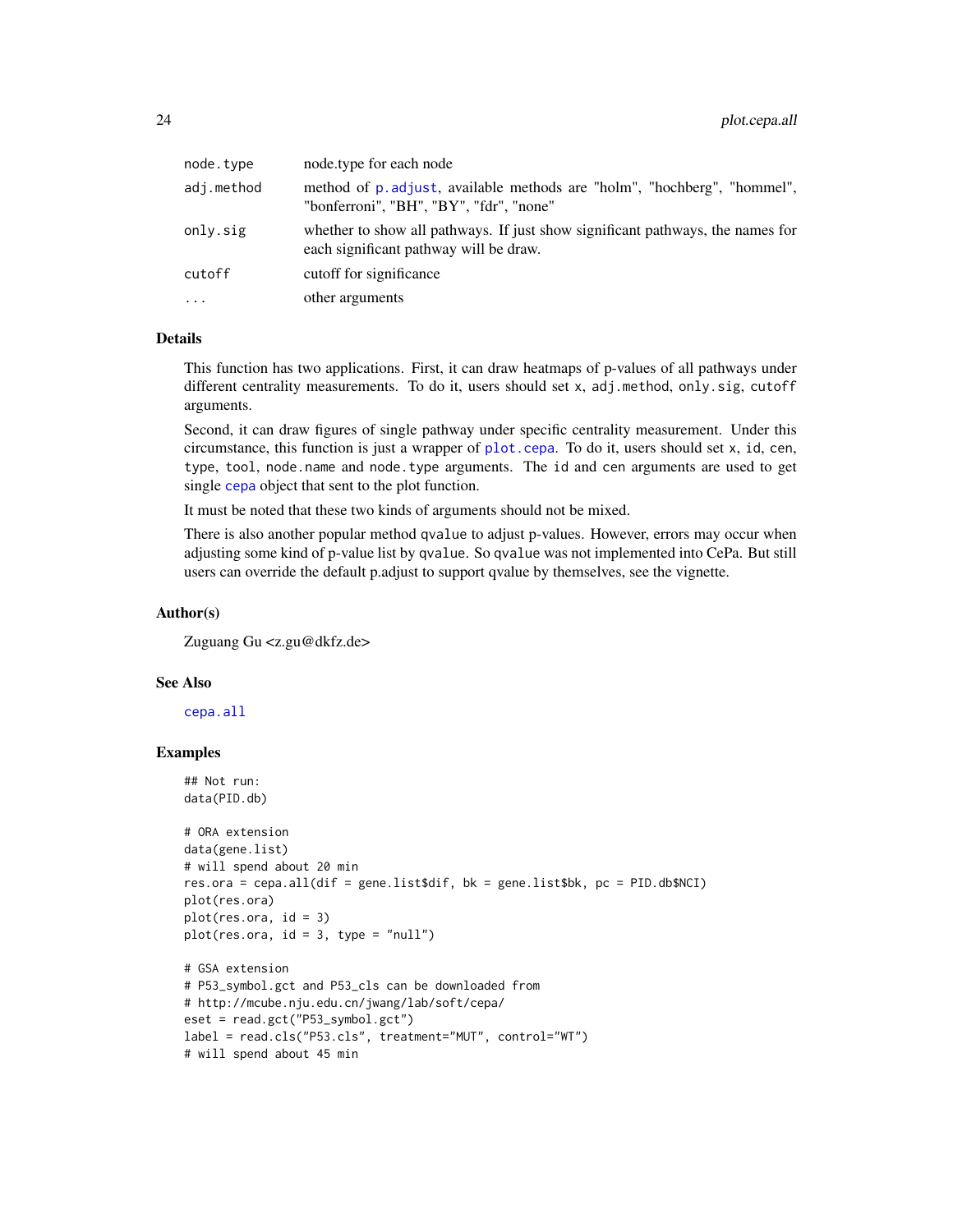## <span id="page-24-0"></span>plot.pathway.catalogue 25

```
res.gsa = cepa.all(mat = eset, label = label, pc = PID.db$NCI)
plot(res.gsa)
plot(res.gsa, id = 3, cen = 2)
plot(res.gsa, id = 3, cen = 2, type = "null")
## End(Not run)
```
<span id="page-24-1"></span>plot.pathway.catalogue

*plot pathway.catalogue object*

#### Description

plot pathway.catalogue object

#### Usage

## S3 method for class 'pathway.catalogue'  $plot(x, \ldots)$ 

## Arguments

|          | a pathway.catalogue object |
|----------|----------------------------|
| $\cdots$ | other arguments            |

## Details

There are three fugures: A) Distribution of the number of member genes in each node; B) Distribution of the number of nodes in which a single gene resides; C) Relationship between node count and gene count in biological pathways.

#### Author(s)

Zuguang Gu <z.gu@dkfz.de>

## See Also

[set.pathway.catalogue](#page-36-1)

#### Examples

```
data(PID.db)
NCI = PID.db$NCI
plot(NCI)
```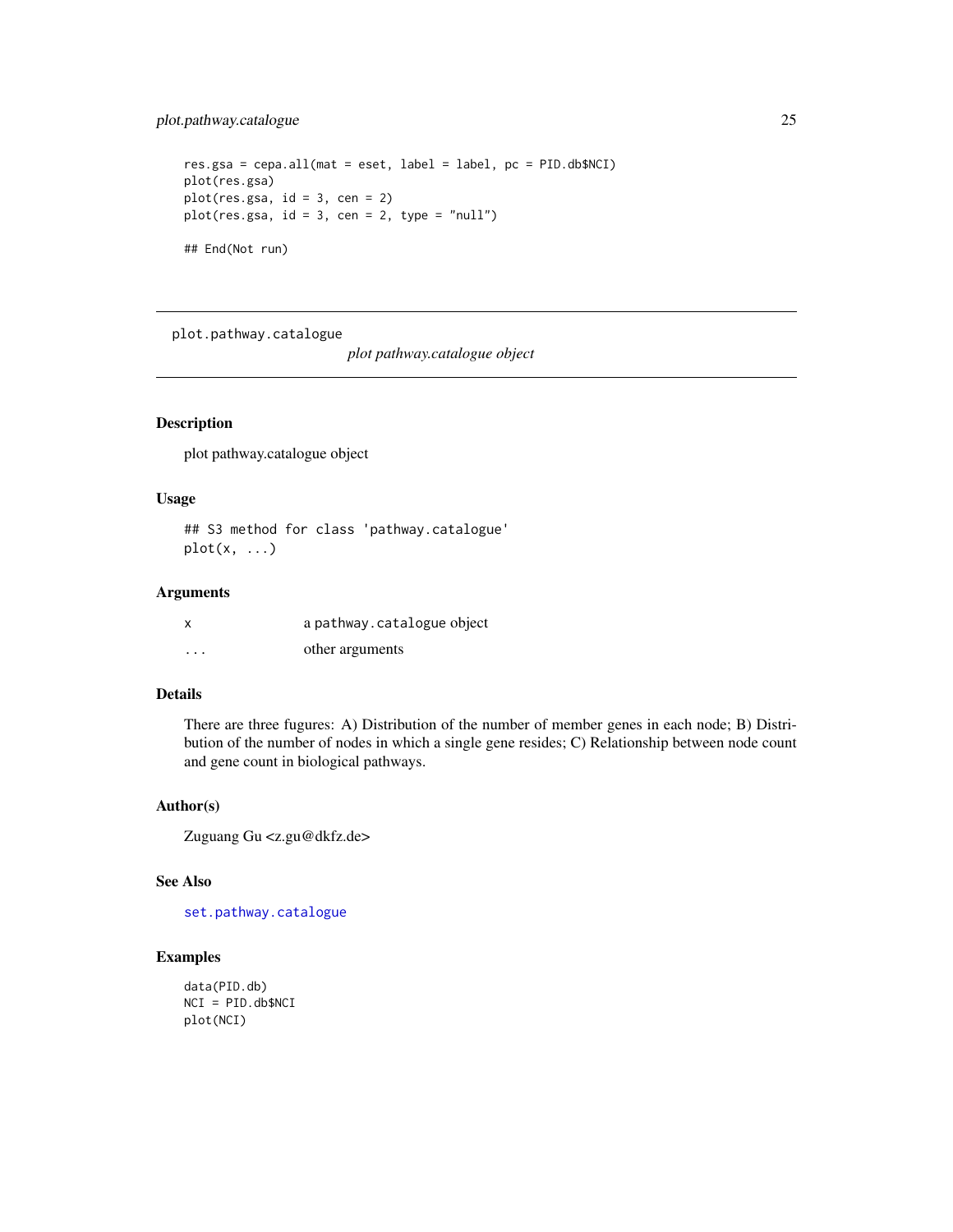<span id="page-25-1"></span><span id="page-25-0"></span>

#### Description

Plot graph for the pathway network

## Usage

```
plotGraph(x, node.name = NULL, node.type = NULL, draw = TRUE,
    tool = c("igraph", "Rgraphviz"), graph.node.max.size = 20,
    graph.node.min.size = 3, graph.layout.method = NULL)
```
#### Arguments

| x                   | a cepa object                                                                |
|---------------------|------------------------------------------------------------------------------|
| node.name           | node, name for each node                                                     |
| node.type           | node.type for each node                                                      |
| draw                | Whether to draw the graph                                                    |
| tool                | Use which tool to visualize the graph. Choices are 'igraph' and 'Rgraphviz'  |
| graph.node.max.size |                                                                              |
|                     | max size of the node in the graph                                            |
| graph.node.min.size |                                                                              |
|                     | min size of the node in the graph                                            |
| graph.layout.method |                                                                              |
|                     | function of the layout method. For the list of available methods, see layout |

#### Details

Graph view of the pathway where the size of node is proportional to centrality value of the node.

By default, the layout for the pathway tree-like. If the number of pathway nodes is large, the layout would be a random layout.

Two packages can be selected to visualize the graph: igraph and Rgraphviz. Default package is igraph (in fact, this package just uses the data generated from the layout function in [igraph](#page-0-0) package, which are the coordinate of nodes and edges. And the I re-wrote the plotting function to generate the graph). From my personal view, Rgraphviz package generated more beautiful graphs.

If the tool is set as igraph, the function returns a [igraph](#page-0-0) object. And if the tool is set as Rgraphviz, the function returns a graphAM class object. So if users don't satisfy, they can draw graphs of the network with their own settings.

The function is always called through [plot.cepa.all](#page-22-1) and [plot.cepa](#page-21-1).

#### Value

A [igraph](#page-0-0) object of the pathway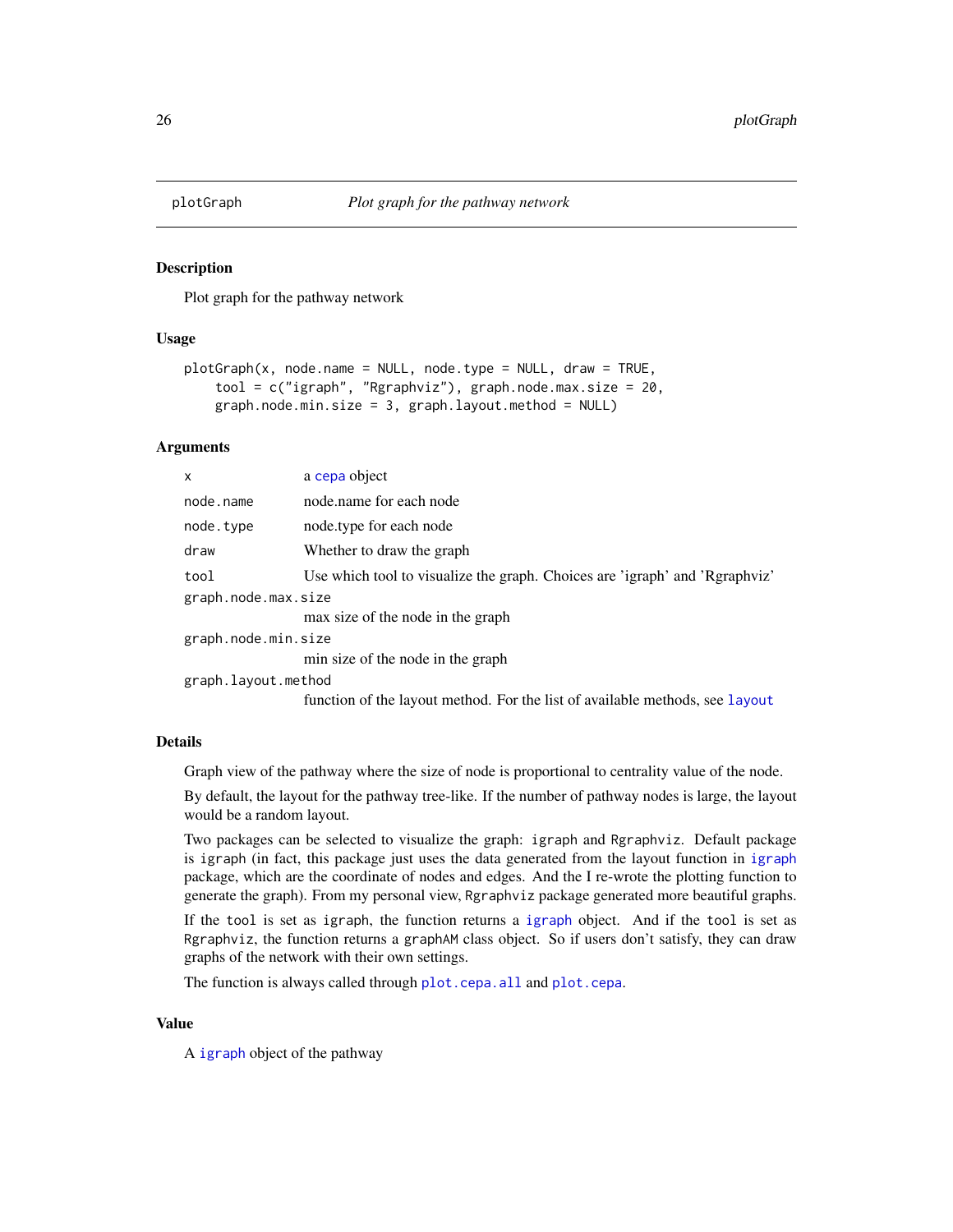#### <span id="page-26-0"></span>plotNull 27

## Author(s)

Zuguang Gu <z.gu@dkfz.de>

#### Examples

```
## Not run:
data(PID.db)
# ORA extension
data(gene.list)
# will spend about 20 min
res.ora = cepa.all(dif = gene.list$dif, bk = gene.list$bk, pc = PID.db$NCI)
ora = get.cepa(res.ora, id = 5, cen = 3)plotGraph(ora)
# GSA extension
# P53_symbol.gct and P53_cls can be downloaded from
# http://mcube.nju.edu.cn/jwang/lab/soft/cepa/
eset = read.gct("P53_symbol.gct")
label = read.cls("P53.cls", treatment="MUT", control="WT")
# will spend about 45 min
res.gsa = cepa.all(mat = eset, label = label, pc = PID.db$NCI)
gsa = get.cepa(res.s.gsa, id = 5, cen = 3)plotGraph(gsa)
```
## End(Not run)

<span id="page-26-1"></span>

plotNull *Plot the null distribution of the pathway score*

## Description

Plot the null distribution of the pathway score

#### Usage

plotNull(x)

#### Arguments

x a [cepa](#page-3-1) object

## Details

There are two figures in the plotting.

• A) Distribution of node score in the pathway under simulation. Since a pathway contains a list of nodes. The distribution of node score for the pathway in each simulation is measures by maximum value, the 75th quantile, median value and minimum value. The distribution of node score for the pathway in the real data is highlighted.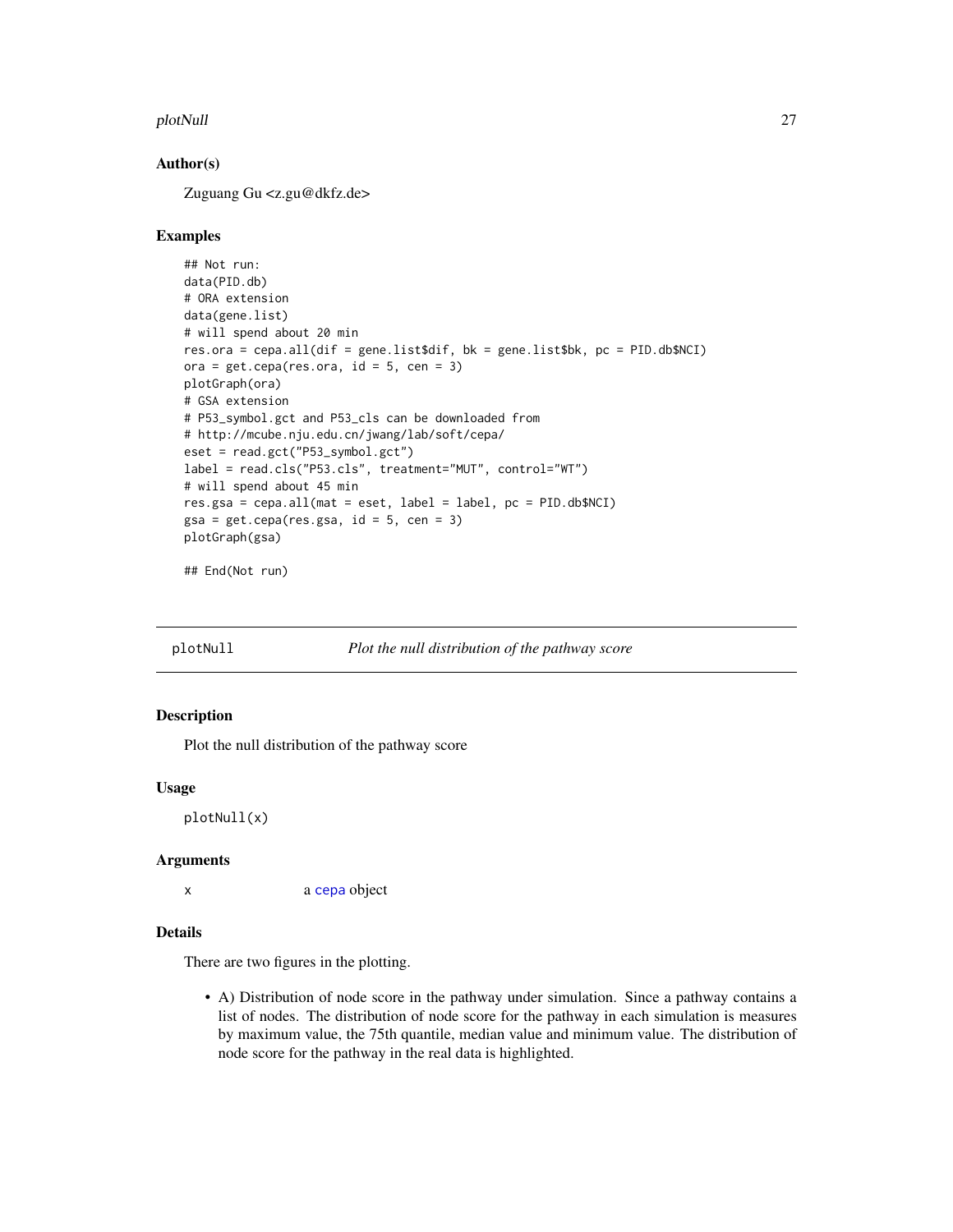<span id="page-27-0"></span>• B) Histogram of simulated pathway scores.

The function is always called through [plot.cepa.all](#page-22-1) and [plot.cepa](#page-21-1).

## Author(s)

Zuguang Gu <z.gu@dkfz.de>

#### See Also

[cepa](#page-3-1), [plot.cepa](#page-21-1)

## Examples

```
## Not run:
data(PID.db)
```

```
# ORA extension
data(gene.list)
# will spend about 20 min
res.ora = cepa.all(dif = gene.list$dif, bk = gene.list$bk, pc = PID.db$NCI)
ora = get.cepa(res.ora, id = 5, cen = 3)plotNull(ora)
```

```
# GSA extension
# P53_symbol.gct and P53_cls can be downloaded from
# http://mcube.nju.edu.cn/jwang/lab/soft/cepa/
eset = read.gct("P53_symbol.gct")
label = read.cls("P53.cls", treatment="MUT", control="WT")
# will spend about 45 min
res.gsa = cepa.all(mat = eset, label = label, pc = PID.db$NCI)
gsa = get.cepa(res.s.gsa, id = 5, cen = 3)plotNull(gsa)
```
## End(Not run)

print.cepa

print the cepa object

## Description

print the cepa object

#### Usage

```
## S3 method for class 'cepa'
print(x, \ldots)
```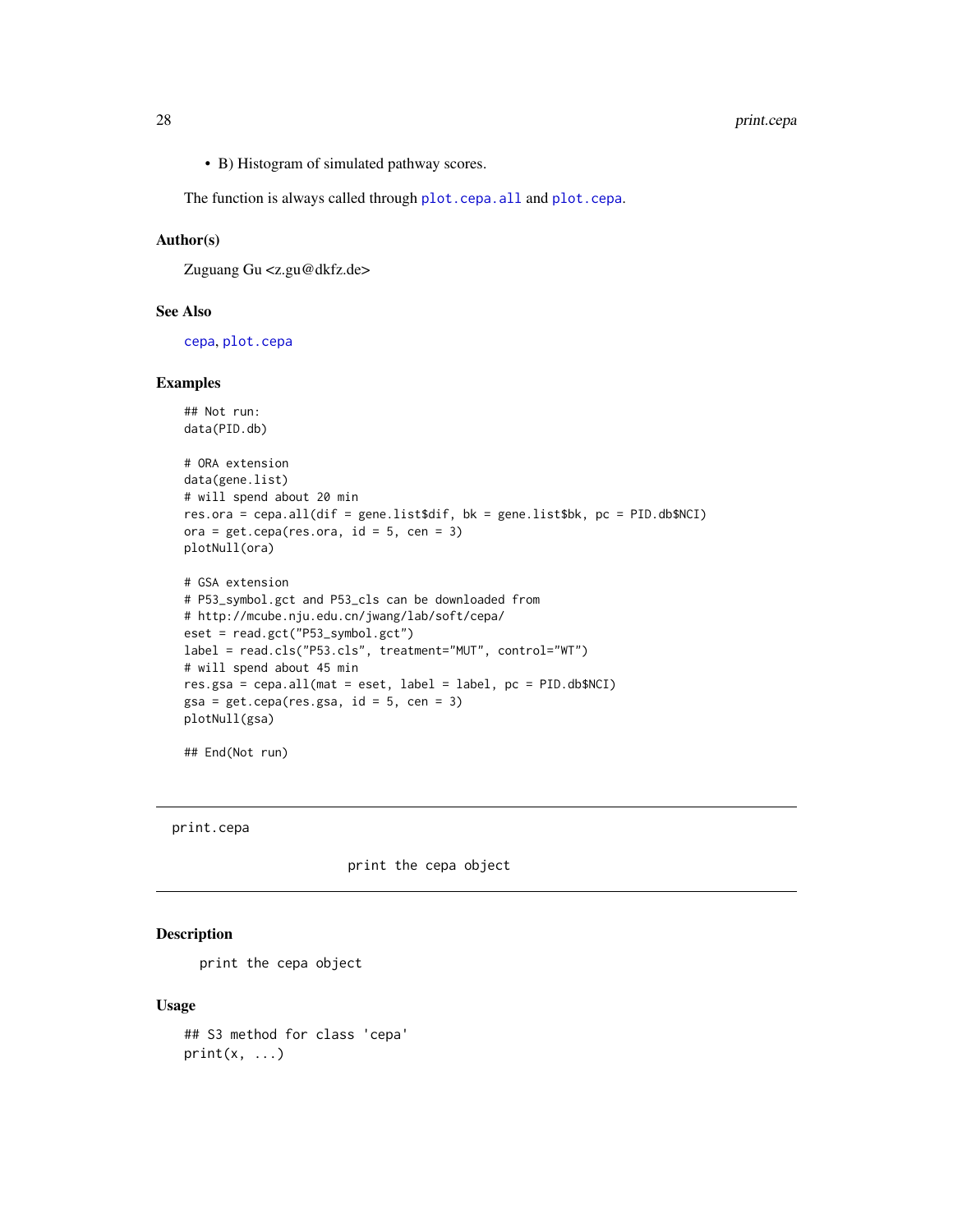## <span id="page-28-0"></span>print.cepa.all 29

#### Arguments

| X | a cepa object   |
|---|-----------------|
| . | other arguments |

## Details

The function print procedure of the analysis, the centrality and the p-value for the pathway.

## Author(s)

Zuguang Gu <z.gu@dkfz.de>

## See Also

[cepa](#page-3-1)

#### Examples

```
## Not run:
data(PID.db)
# ORA extension
data(gene.list)
# will spend about 20 min
res.ora = cepa(dif = gene.list$dif, bk = gene.list$bk, pc = PID.db$NCI, id = 2)
res.ora
# GSA extension
# P53_symbol.gct and P53_cls can be downloaded from
# http://mcube.nju.edu.cn/jwang/lab/soft/cepa/
eset = read.gct("P53_symbol.gct")
label = read.cls("P53.cls", treatment="MUT", control="WT")
# will spend about 45 min
res.gsa = cepa(mat = eset, label = label, pc = PID.db$NCI, id = 2)
res.gsa
## End(Not run)
```
print.cepa.all *print the cepa.all object*

## Description

print the cepa.all object

#### Usage

```
## S3 method for class 'cepa.all'
print(x, \ldots)
```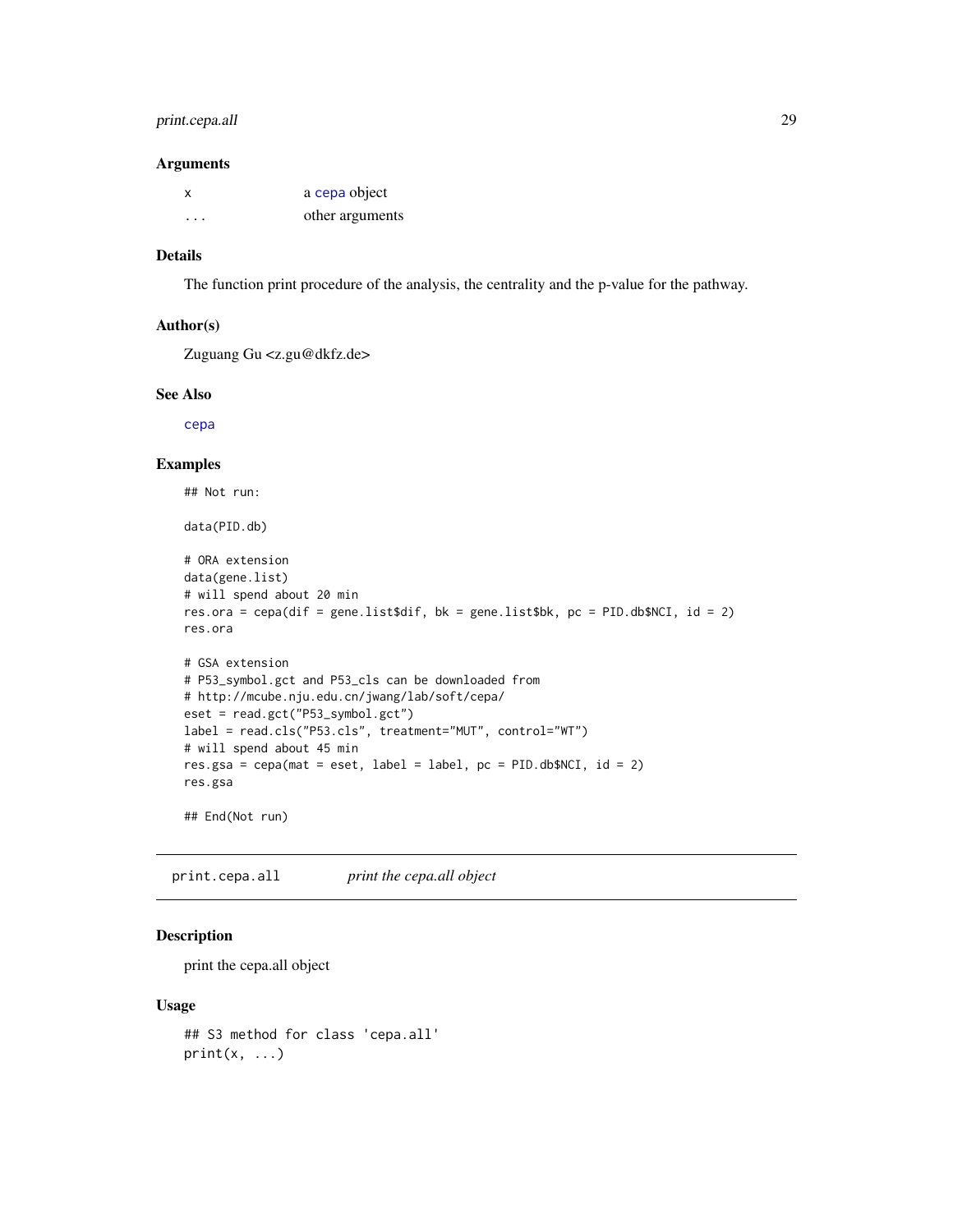#### <span id="page-29-0"></span>Arguments

| X                       | a cepa. all object |
|-------------------------|--------------------|
| $\cdot$ $\cdot$ $\cdot$ | other arguments    |

## Details

The function print the number of significant pathways under various centrality measures at p-value  $\leq 0.01$ .

## Author(s)

Zuguang Gu <z.gu@dkfz.de>

#### See Also

[cepa.all](#page-5-1)

## Examples

```
## Not run:
data(PID.db)
```

```
# ORA extension
data(gene.list)
# will spend about 20 min
res.ora = cepa.all(dif = gene.list$dif, bk = gene.list$bk, pc = PID.db$NCI)
res.ora
# GSA extension
# P53_symbol.gct and P53_cls can be downloaded from
# http://mcube.nju.edu.cn/jwang/lab/soft/cepa/
eset = read.gct("P53_symbol.gct")
label = read.cls("P53.cls", treatment="MUT", control="WT")
# will spend about 45 min
res.gsa = cepa.all(mat = eset, label = label, pc = PID.db$NCI)
res.gsa
## End(Not run)
```
print.pathway.catalogue

*print pathway.catalogue object*

#### Description

print pathway.catalogue object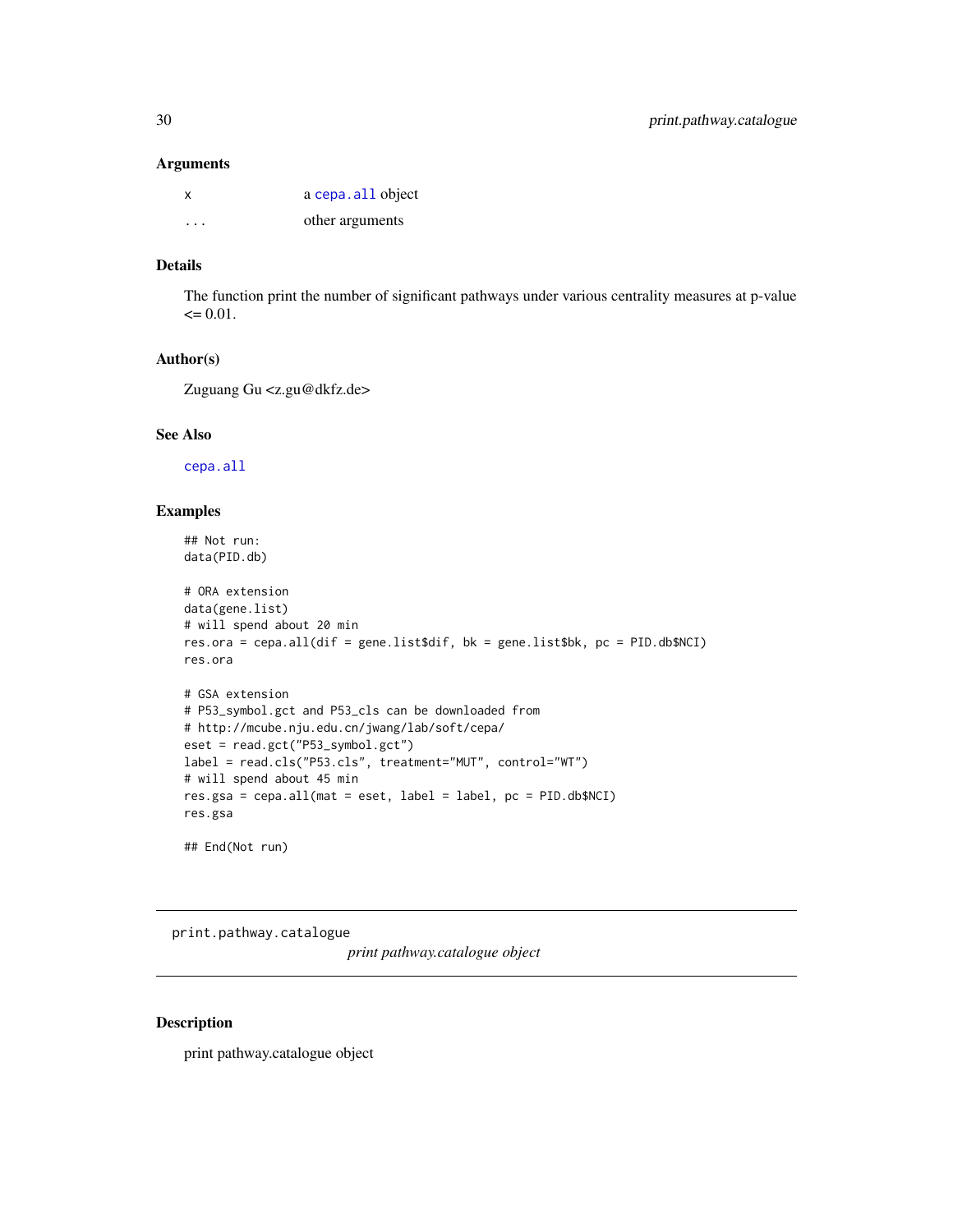#### <span id="page-30-0"></span>radiality 31

## Usage

```
## S3 method for class 'pathway.catalogue'
print(x, \ldots)
```
## Arguments

|          | a pathway.catalogue object |
|----------|----------------------------|
| $\cdots$ | other arguments            |

## Details

Simply print the number of pathways in the catalogue

## Author(s)

Zuguang Gu <z.gu@dkfz.de>

#### See Also

[set.pathway.catalogue](#page-36-1)

## Examples

```
data(PID.db)
NCI = PID.db$NCI
NCI
```
radiality *Calculate radiality centrality*

## Description

Calculate radiality centrality

## Usage

radiality(graph, mode = c("all", "in", "out"))

## Arguments

| graph | an igraph object       |
|-------|------------------------|
| mode  | mode of the centrality |

#### Details

The radiality is defined as sum(d\_G + 1 -d(v,w))/(n -1). where d(w,v) is the length of the shortest path from node w to node v, d\_G is the diameter of the network, n is the size of the network.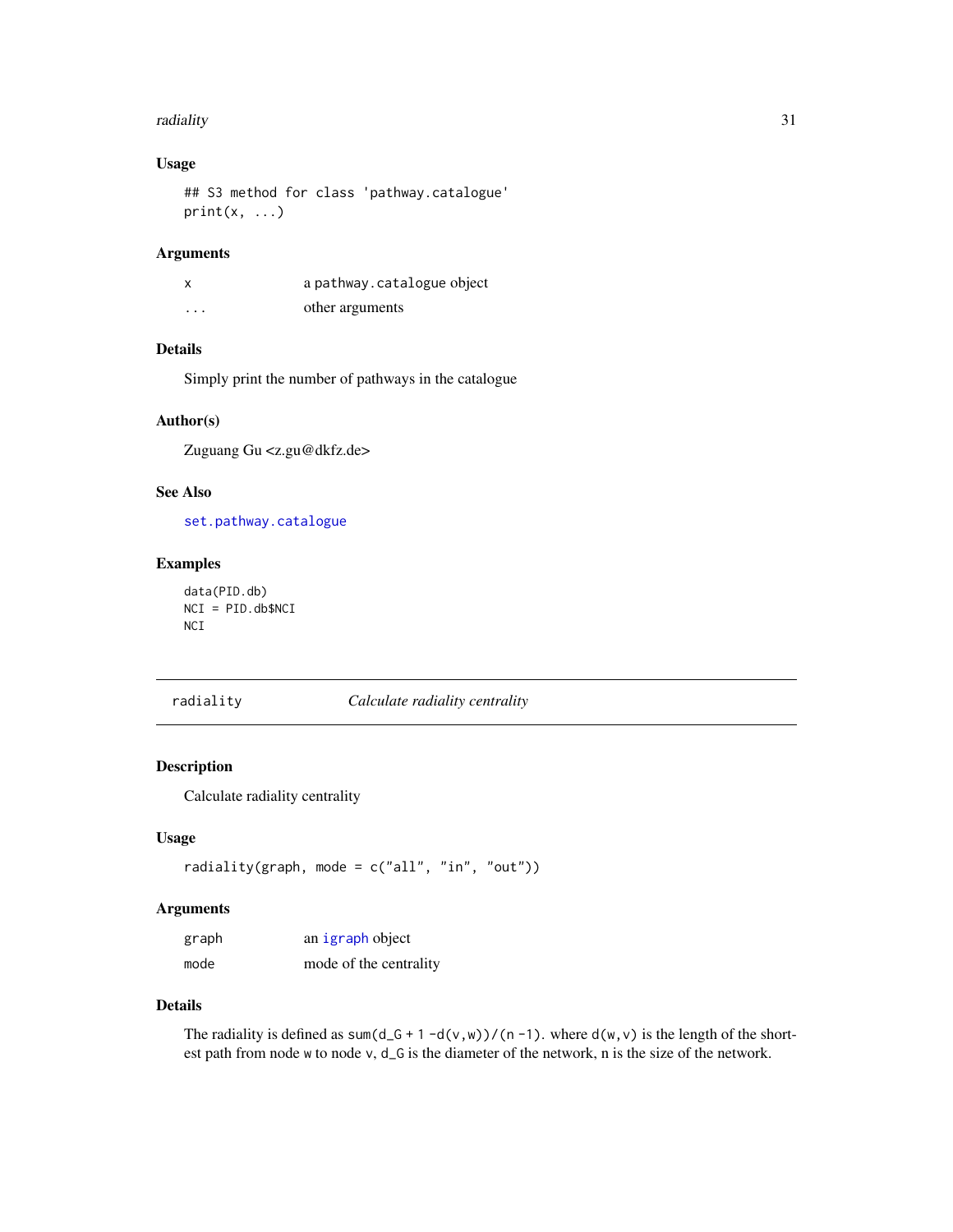## Author(s)

Zuguang Gu <z.gu@dkfz.de>

## Examples

require(igraph) pathway = barabasi.game(200) radiality(pathway)

reach *Calculate largest reach centrality*

## Description

Calculate largest reach centrality

#### Usage

```
reach(graph, weights=E(graph)$weight, mode=c("all", "in", "out"))
```
## Arguments

| graph   | an igraph object                                                                                                                                                  |
|---------|-------------------------------------------------------------------------------------------------------------------------------------------------------------------|
| mode    | mode of the centrality                                                                                                                                            |
| weights | If the edges in the graph have weight, then by default, the weight is used to<br>calculate the length of the shortest path. Set it to NULL to supress the weight. |

## Details

The largest reach centrality measures how far a node can send or receive the information in the network. It is defined as the largest length of the shortest path from all the other nodes in the network.

## Examples

# There is no example NULL

<span id="page-31-0"></span>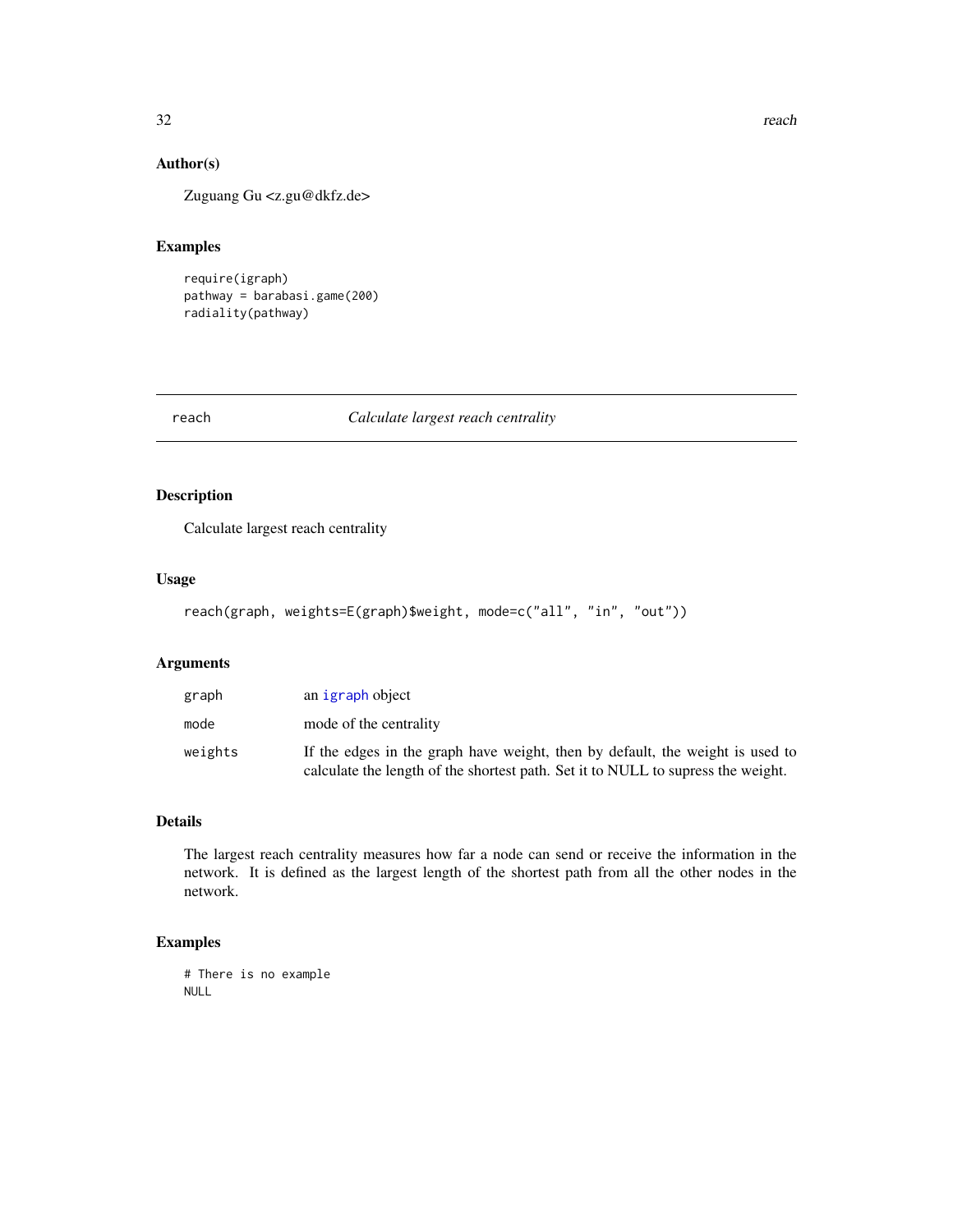<span id="page-32-0"></span>

## Description

Read CLS file which stores the phenotype data

#### Usage

read.cls(file, treatment, control)

## Arguments

| file      | cls file path                         |
|-----------|---------------------------------------|
| treatment | string of treatment label in cls file |
| control   | string of control label in cls file   |

#### Details

The CLS file format defines the phenotype data of microarray experiments. The first line is the number of samples, number of classes and the third number always be 1. These three numbers are seperated by spaces or tabs. The second line begins with #. The next two strings usually are the label of the phenotype. The third line is the label of each samples where same label represents the same class.

The first and the second line is ignored by this function and class labels are taken from the factor of the vector parsed from the third line.

#### Value

A sampleLabel class object

#### Source

[http://www.broadinstitute.org/cancer/software/gsea/wiki/index.php/Data\\_formats](http://www.broadinstitute.org/cancer/software/gsea/wiki/index.php/Data_formats)

## Author(s)

Zuguang Gu <z.gu@dkfz.de>

#### See Also

[read.gct](#page-33-1), [sampleLabel](#page-35-1)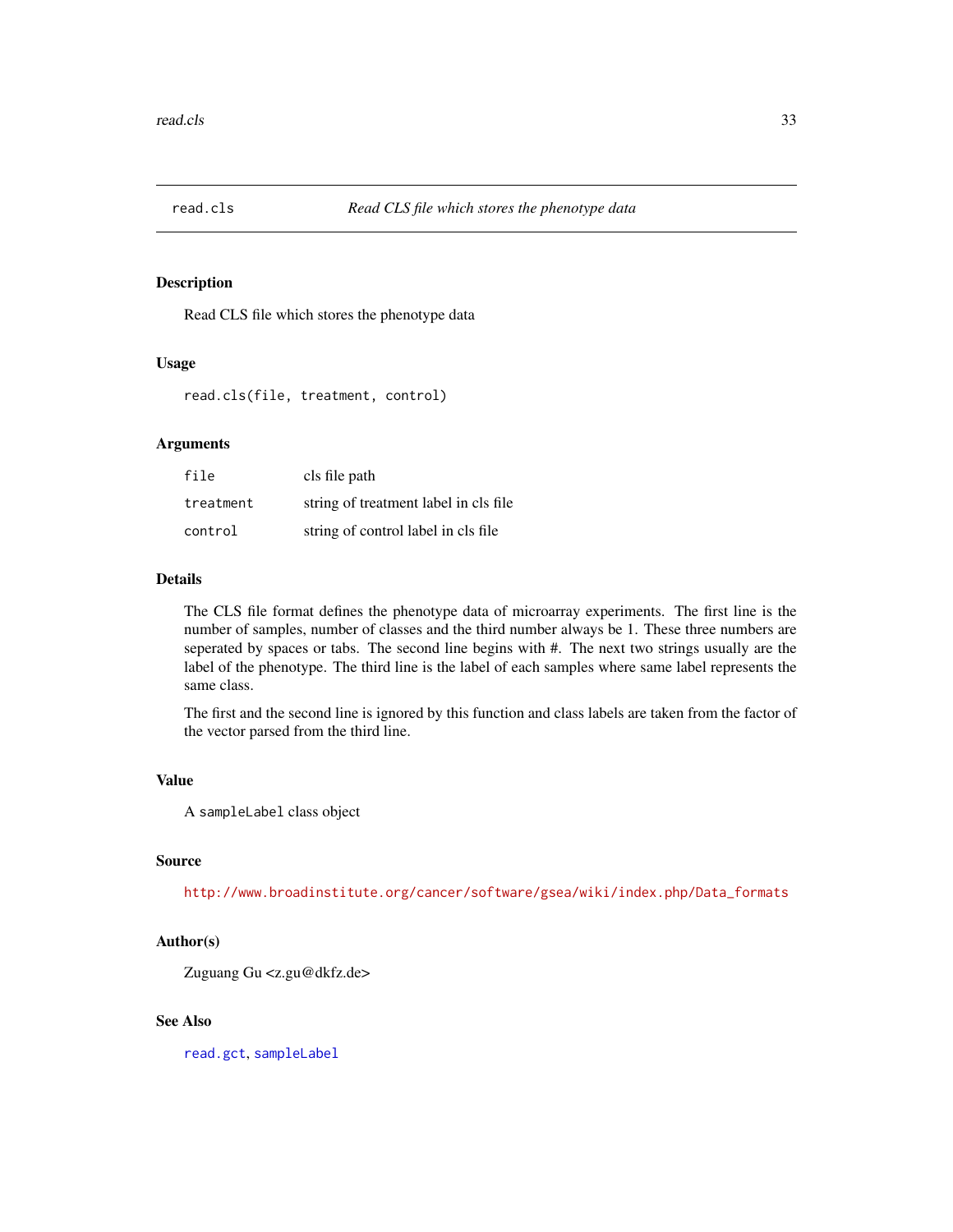34 read.gct

#### Examples

```
## Not run:
# P53.cls can be downloaded from
# http://mcube.nju.edu.cn/jwang/lab/soft/cepa/
label = read.cls("http://mcube.nju.edu.cn/jwang/lab/soft/cepa/P53.cls",
    treatment="MUT", control="WT")
## End(Not run)
```
<span id="page-33-1"></span>

read.gct *Read GCT format file which stores the expression values*

#### **Description**

Read GCT format file which stores the expression values

## Usage

read.gct(file)

#### Arguments

file gct file path

#### Details

The GCT format is a tab delimited file format that stores the expression value matrix. The first line of the file is the version number which always be #1.2. The second line is the number of the size of genes and samples, seperated by space, usually for the initiation of reading the expression matrix. The third line contains a list of identifiers for the samples associated with each of the columns in the remainder of the file. From the fourth line will be the expression value of each gene.

GCT file is used together with CLS file.

## Value

A matrix of the expression values, with rows correponding to genes and cols to samples.

#### Source

[http://www.broadinstitute.org/cancer/software/gsea/wiki/index.php/Data\\_formats](http://www.broadinstitute.org/cancer/software/gsea/wiki/index.php/Data_formats)

## Author(s)

Zuguang Gu <z.gu@dkfz.de>

<span id="page-33-0"></span>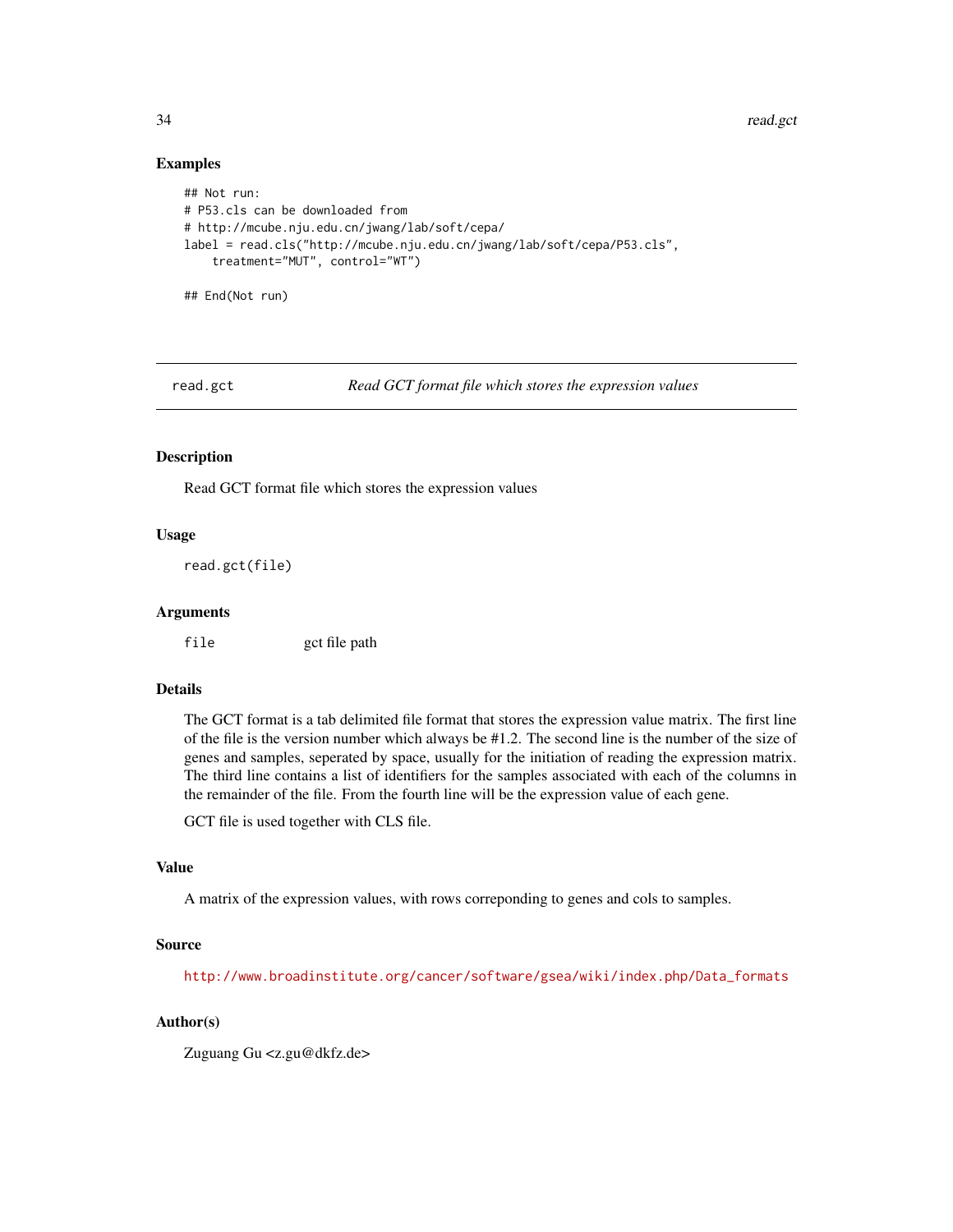#### <span id="page-34-0"></span>report 35

#### Examples

```
## Not run:
# expression data stored in a gct format file
# P53_symbol.gct can be downloaded from
# http://mcube.nju.edu.cn/jwang/lab/soft/cepa/
eset = read.gct("http://mcube.nju.edu.cn/jwang/lab/soft/cepa/P53_symbol.gct")
head(eset)
```
## End(Not run)

report *Generate report for CePa analysis*

## Description

Generate report for CePa analysis

#### Usage

```
report(x, adj.method = "none", cutoff = ifelse(adj.method == "none", 0.01, 0.05),
   template.file = system.file(package = "CePa", "extdata", "cepa.template"),
   only.sig = TRUE, dir.path = NULL, ...
```
#### **Arguments**

| X             | a cepa. all object                                                                                                                                                                         |
|---------------|--------------------------------------------------------------------------------------------------------------------------------------------------------------------------------------------|
| adj.method    | methods in p. adjust, available methods are "holm", "hochberg", "hommel",<br>"bonferroni", "BH", "BY", "fdr", "none"                                                                       |
| cutoff        | cutoff for significance                                                                                                                                                                    |
| template.file | path of the template file                                                                                                                                                                  |
| only.sig      | whether to generate detailed report for every pathway. If it is set to FALSE, the<br>page for every pathway under every centrality would be generated (there would<br>be so many images!). |
| dir.path      | dir name                                                                                                                                                                                   |
| $\cdot$       | other arguments                                                                                                                                                                            |

## Details

The report is in HTML format that you can view it in you web browser. Networks for pathways can be visualized interactively (by using Cytoscape Web, in which you can drag the network, zoom in and zoom out the network). To load Flash Player successful in you browser, you may need to set the Flash security settings on your machine. See [http://cytoscapeweb.cytoscape.org/](http://cytoscapeweb.cytoscape.org/tutorial) [tutorial](http://cytoscapeweb.cytoscape.org/tutorial) and change the settings via [http://www.macromedia.com/support/documentation/](http://www.macromedia.com/support/documentation/en/flashplayer/help/settings_manager04.html) [en/flashplayer/help/settings\\_manager04.html](http://www.macromedia.com/support/documentation/en/flashplayer/help/settings_manager04.html) .

The report would locate at the current working directory. View the report by clicking index.html in the report directory.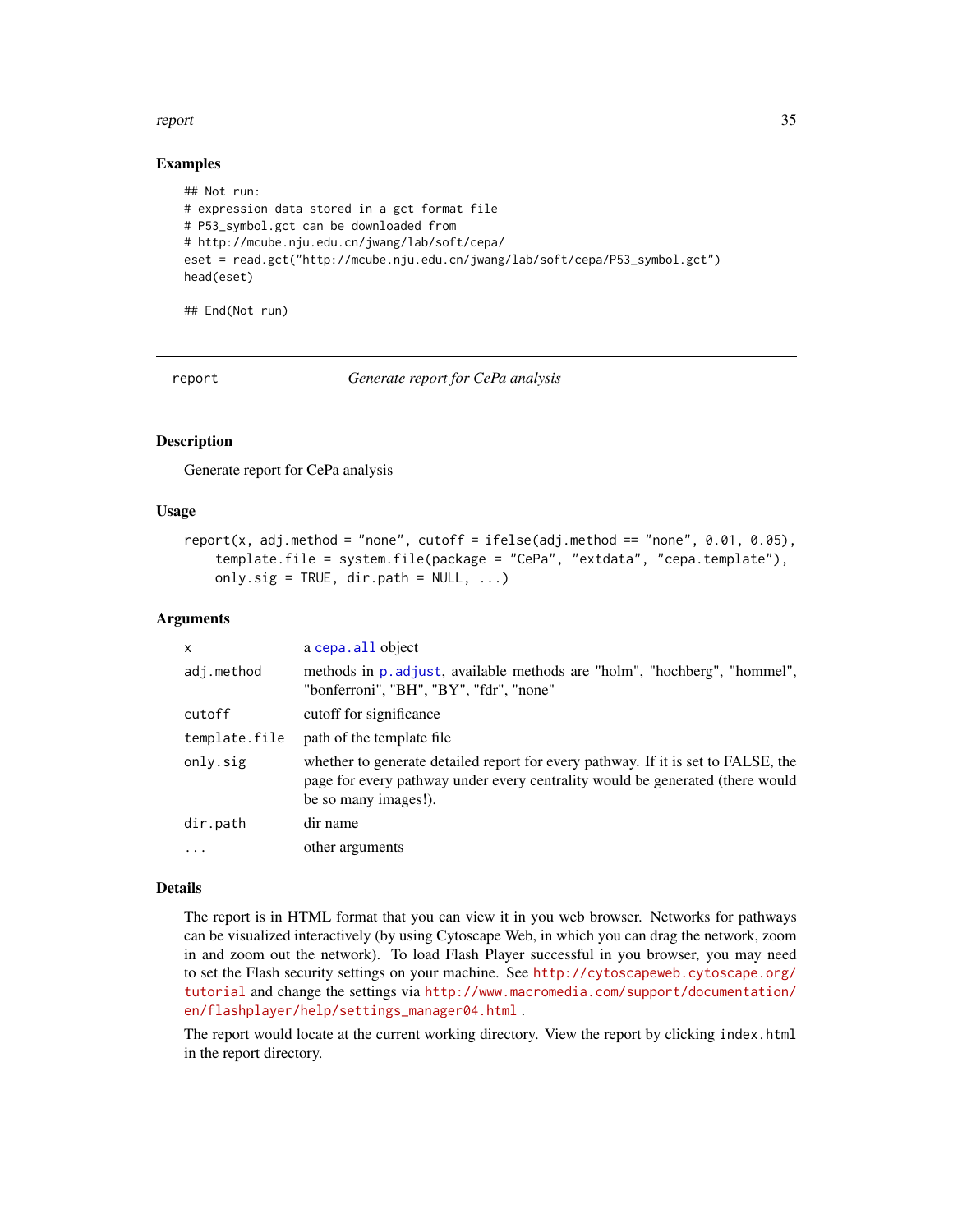<span id="page-35-0"></span>There is also another popular method qvalue to adjust p-values. Turn to [plot.cepa.all](#page-22-1) to find out how to use qvalue.

#### Source

<http://cytoscapeweb.cytoscape.org/>

## Author(s)

Zuguang Gu <z.gu@dkfz.de>

#### See Also

[cepa.all](#page-5-1)

#### Examples

```
## Not run:
data(PID.db)
```

```
# ORA extension
data(gene.list)
# will spend about 20 min
res.ora = cepa.all(dif = gene.list$dif, bk = gene.list$bk, pc = PID.db$NCI)
report(res.ora)
```
## End(Not run)

<span id="page-35-1"></span>sampleLabel *Generate data structure of sample labels*

#### Description

Generate data structure of sample labels

#### Usage

```
sampleLabel(label, treatment, control)
```
## Arguments

| label     | sample label vector |
|-----------|---------------------|
| treatment | treatment label     |
| control   | control label       |

#### Details

Since sample label will not be modified in the analysis, this function is used to integrate all the label information in one single data object.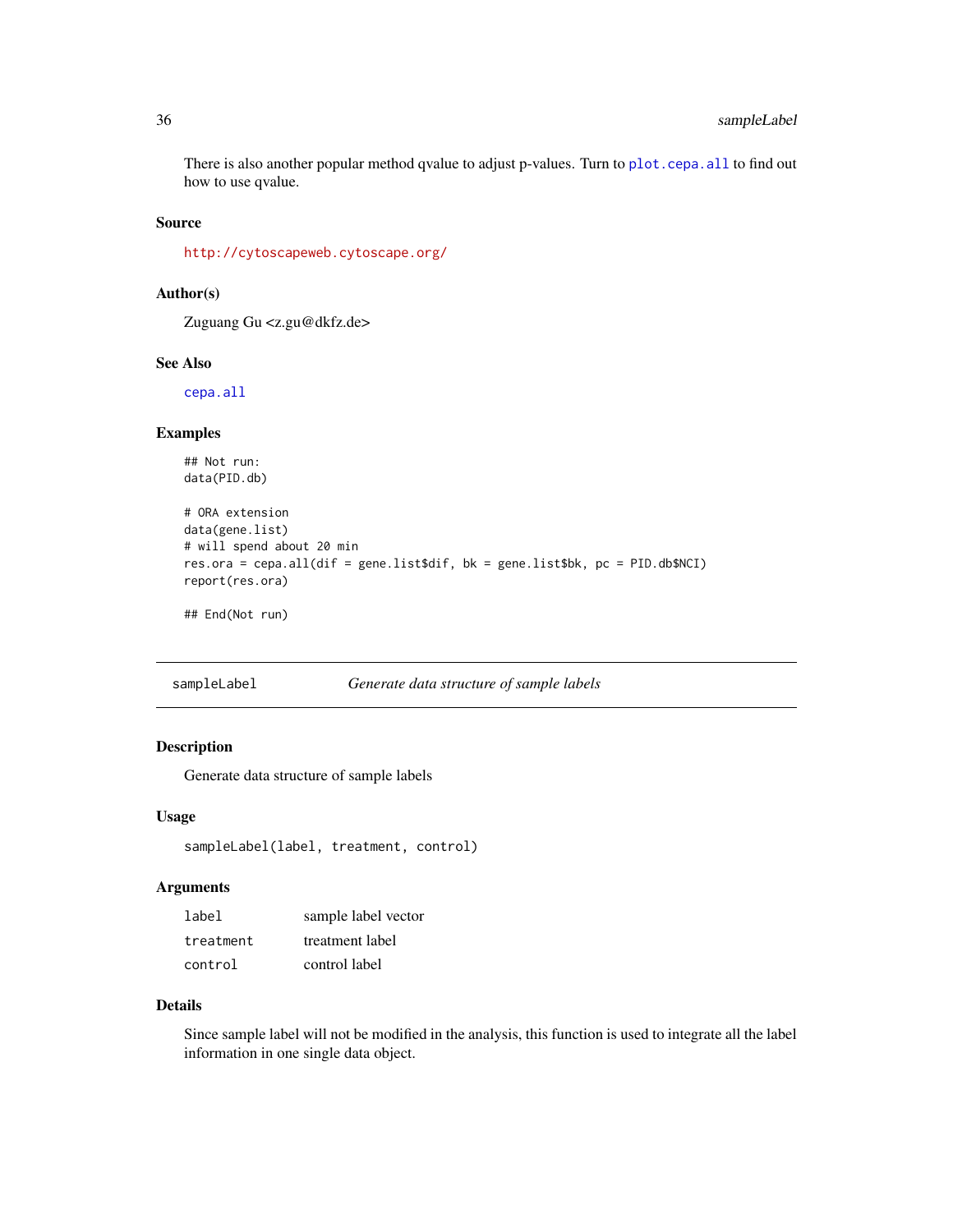## <span id="page-36-0"></span>Value

A sampleLabel class object

## Author(s)

Zuguang Gu <z.gu@dkfz.de>

#### Examples

sampleLabel(c("A", "B", "B", "A", "A", "A", "B", "B"), treatment = "A", control = "B")

<span id="page-36-1"></span>set.pathway.catalogue *store pathway data and pre-processing*

#### Description

store pathway data and pre-processing

## Usage

```
set.pathway.catalogue(pathList, interactionList, mapping,
   min.node = 5, max.node = 500, min.gene = min.node, max.gene = max.node, ...)
```
#### Arguments

| pathList        | list of pathways                                                                                                                            |  |
|-----------------|---------------------------------------------------------------------------------------------------------------------------------------------|--|
| interactionList |                                                                                                                                             |  |
|                 | list of interactions                                                                                                                        |  |
| mapping         | a data frame or matrix providing mappings from gene id to pathway node id.<br>The first column is node id and the second column is gene id. |  |
| min.node        | minimum number of connected nodes in each pathway                                                                                           |  |
| max.node        | maximum number of connected nodes in each pathway                                                                                           |  |
| min.gene        | minimum number of genes in each pathway                                                                                                     |  |
| max.gene        | maximum number of genes in each pathway                                                                                                     |  |
| .               | other arguments, should have names, these data will be stored as a list member<br>in the returned value from the function                   |  |

#### Details

The pathway data will not be changed in the analysis, so the pathway data is integrated in one single data object by this function. Also, the function will do a little preprocess of the pathway data.

Basicly, a pathway contains a list of interactions. The pathList argument is a list where elements in the list is the vector of interaction IDs in the pathway. The interactions in the pathway can be got from a interaction list pool represented as interactionList argument. The interactionList argument stores the total interaction list in the pathway catalogue. It represents as a three columns data frame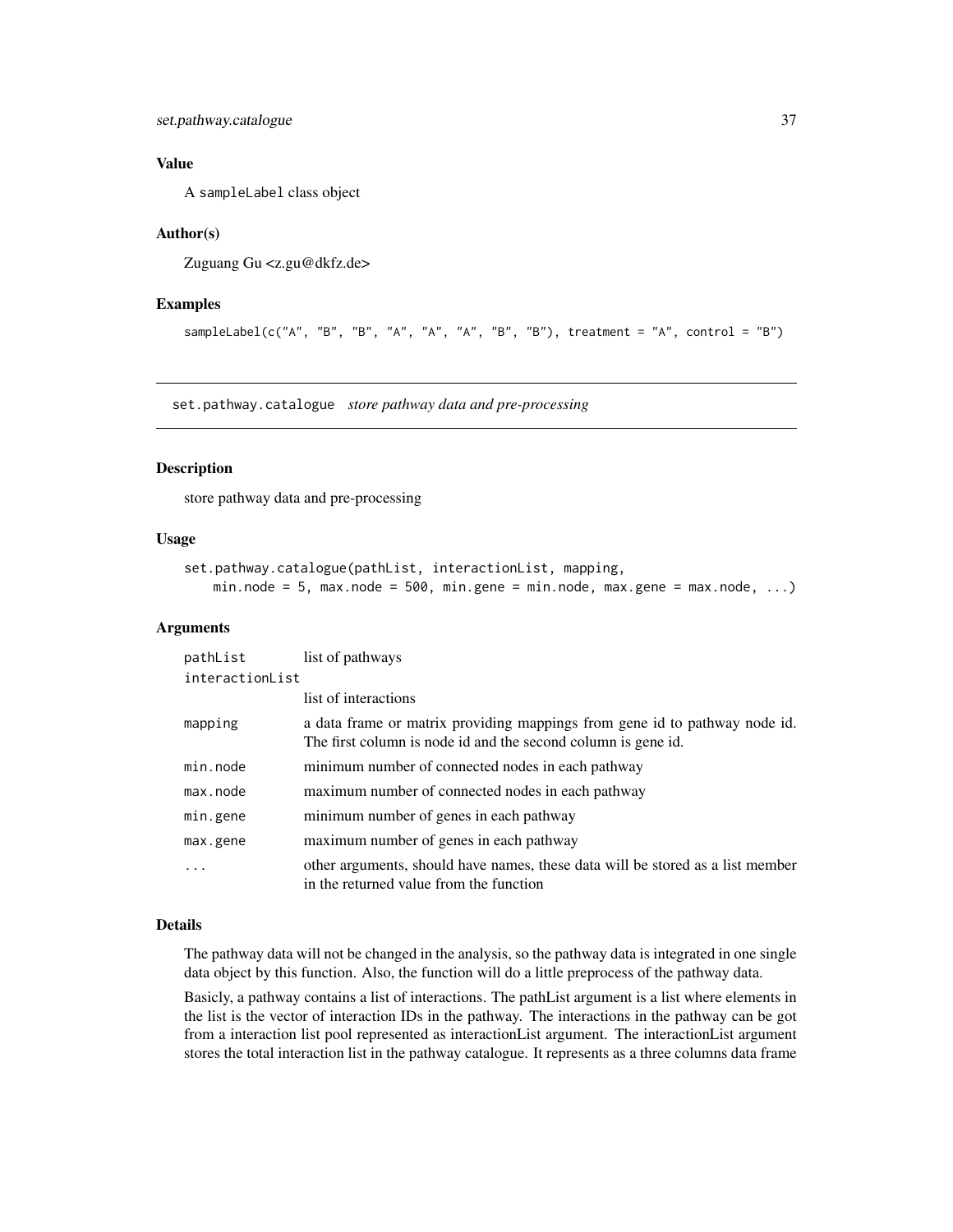or matrix where the first column is the interaction id, the second column is the input node id and the third column is the output node id.

The mapping data frame provide the mapping from node id to gene id. The first column is the node id and the second column is the gene id.

Besides the pathList, interactionList and mapping arguments, more arguments can be added to the function. These new data will be stored as the member of the list that returned by the function. E.g., in the [PID.db](#page-19-1) data, each catalogue is a pathway.catalogue object. Except the pathList, interactionList and mapping arguments, there are also node.name, node.type and version arguments.

The summary can be visualized by [plot.pathway.catalogue](#page-24-1).

## Value

A pathway.catalogue class object

## Author(s)

Zuguang Gu <z.gu@dkfz.de>

#### See Also

[cepa.all](#page-5-1)

#### Examples

```
## Not run:
data(PID.db)
catalogue = set.pathway.catalogue(pathList = PID.db$NCI$pathList[1:20],
            interactionList = PID.db$NCI$intertionList, mapping = PID.db$NCI$mapping)
```
## End(Not run)

spread *Calculate radiality centrality*

## Description

Calculate radiality centrality

## Usage

```
spread(graph, mode = c("all", "in", "out"),weights = E(\text{graph})$weight, f = function(x) 1/x)
```
<span id="page-37-0"></span>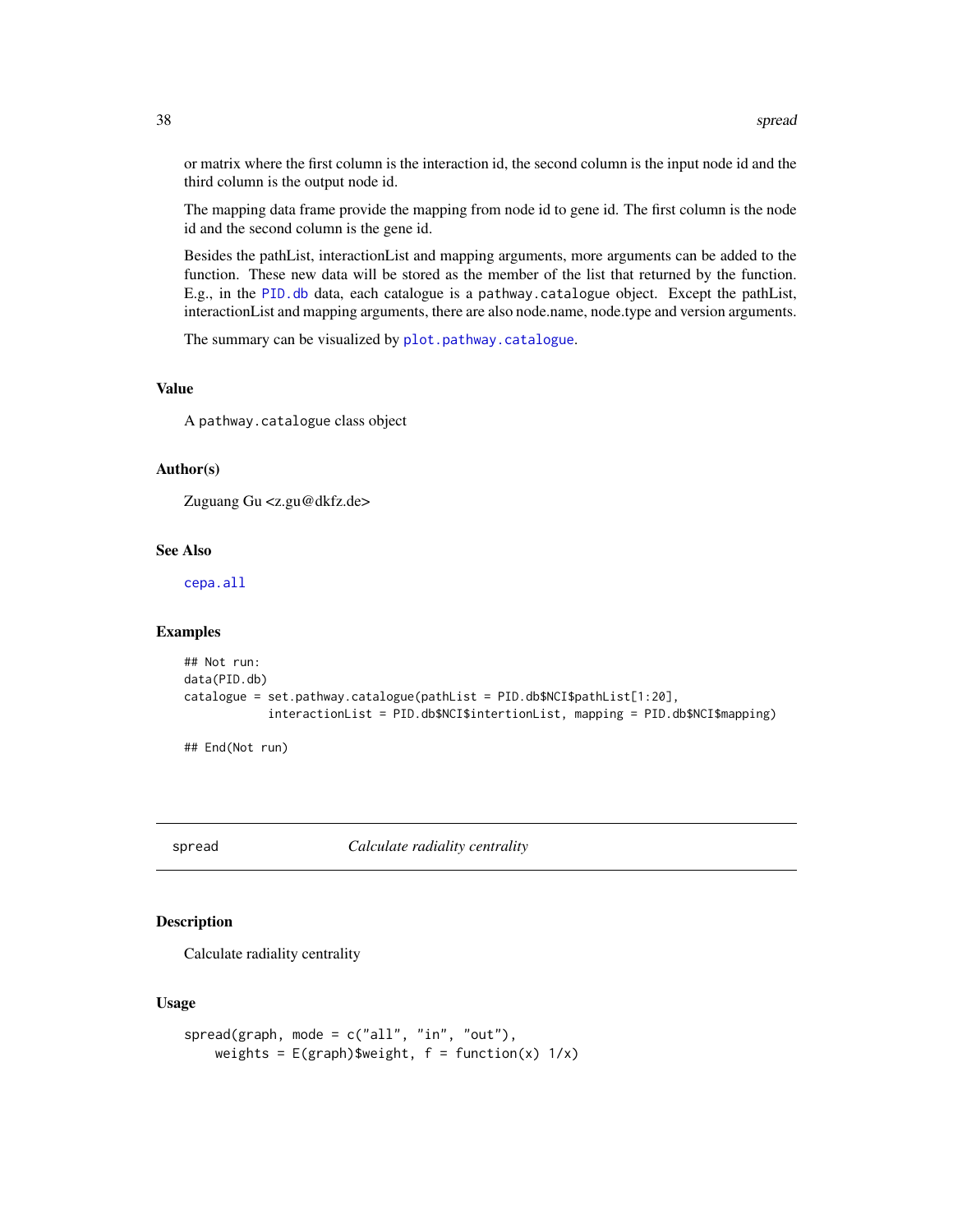#### <span id="page-38-0"></span>spread 39

## Arguments

| graph   | an igraph object                                                                                                                                             |
|---------|--------------------------------------------------------------------------------------------------------------------------------------------------------------|
| mode    | mode of the centrality                                                                                                                                       |
| weights | If edges in the graph have weight, then by default, the weight is used to calculate<br>the length of the shortest path. Set it to NULL to supress the weight |
| f       | function for the weaken rate                                                                                                                                 |

## Details

The spread centrality measures how wide the node can send or receive the information in the network. Like the water wave, the effect would be weakened with the increase of the distance to other nodes.

## Examples

```
# There is no example
NULL
```